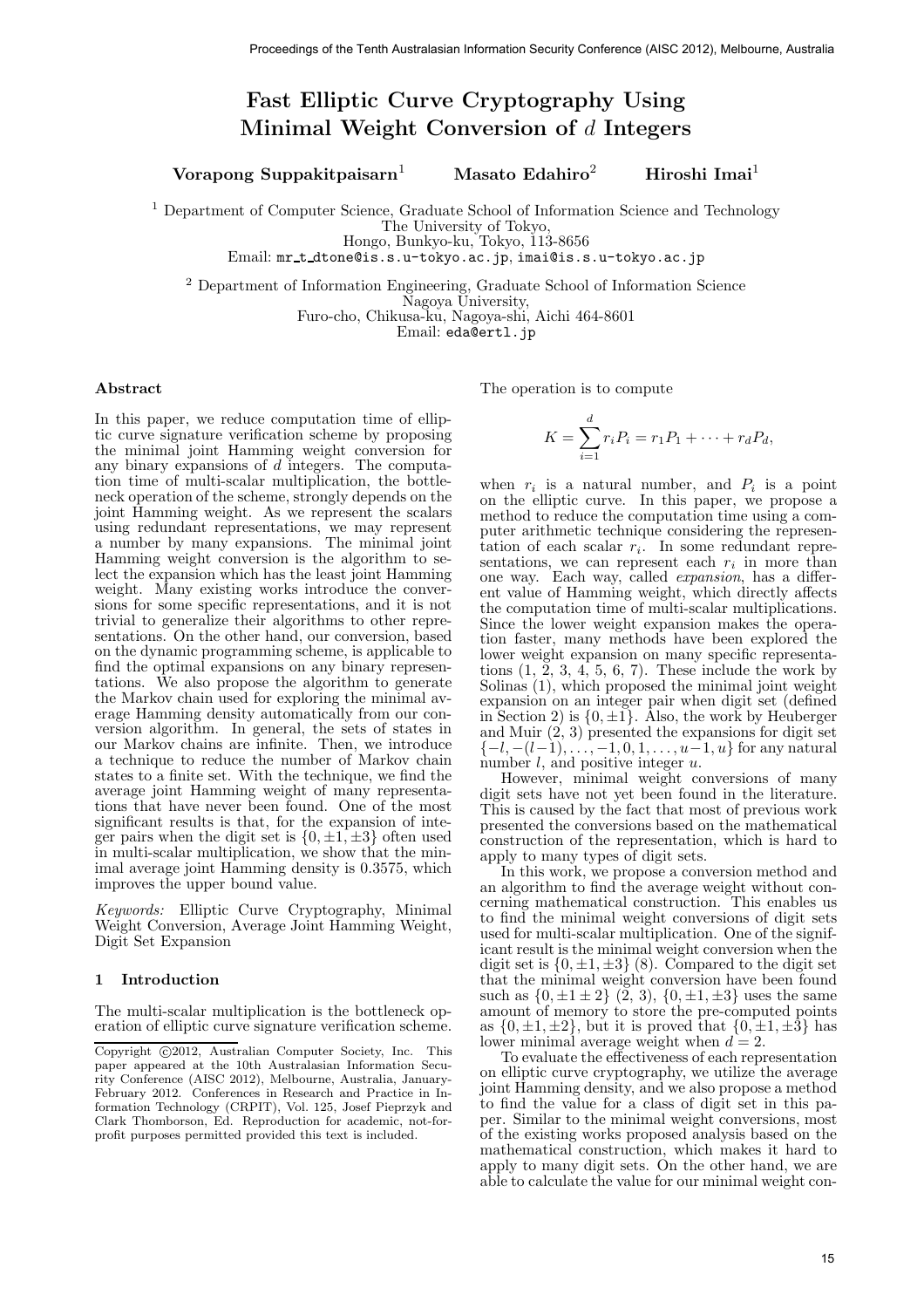version algorithms, by proposing an algorithm to automatically generate the Markov chain from the conversion algorithms. In general, the sets of states in our Markov chains are infinite. Then, we introduce a technique to reduce the number of Markov chain states to a finite set.

One of our results is the expansion when the digit set is  $\{0, \pm 1, \pm 3\}$  and  $d = 2$ . For this digit set, many previous works have proposed conversion methods and analysis for multi-scalar multiplication (5, 9, 10, 11). They can find the upper bound for the minimal average joint Hamming density. Our algorithm can find the minimal average joint Hamming density for this digit set, which is 0.3575. This improves the lowest upper bound 0.3616 in (5, 6).

It is shown in Appendix C that our minimal weight conversion algorithm is applicable to all finite digit sets. However, the algorithm to find average joint Hamming density is not. In many digit sets, the number of states in the Markov chain in the Markov chain is not finite, e.g. the representation in which  $D_S = \{0, 1, 3\}$  and  $d = 1$ . In (12), we provide the proof of the finiteness of the Markov chain in a class of representation which cover all representations practically used in multi-scalar multiplication. Also, we are working on finding other reduction methods, which enable us to discover the value for wider class of representations.

The remainder of this paper is organized as follows: We discuss the background knowledge of this research in Section 2. In Section 3, we propose a minimal weight conversion algorithm, with the explanation and the example. In Section 4, we present the algorithm to construct the Markov chain used for analyzing the digit set expansion from the conversion in Section 3. Then, we use that Markov chain to find the minimal average joint Hamming density. Last, we conclude the paper in Section 5.

#### 2 Definition

Let  $D<sub>S</sub>$  be the digit set,  $n, d$  be positive integers,  $E\{D_S, d\}$  be a conversion function from  $\mathbb{Z}^d$  to  $(D_S^n)^d$ such that if

$$
E\{D_S, d\}(r_1, \ldots, r_d) = \langle (e_{i,n-1} \ e_{i,n-2} \ldots e_{1,0}) \rangle_{i=1}^d
$$
  
=  $\langle (e_{i,t})_{t=0}^{n-1} \rangle_{i=1}^d$ ,

when  $\sum_{t=0}^{n-1} e_{i,t} 2^t = r_i$ , where  $r_i \in \mathbb{Z}$  and  $e_{i,t} \in D_S$  for all  $1 \leq i \leq d$ . We call  $\langle (e_{i,t})_{t=0}^{n-1} \rangle_{i=1}^d$  as the expansion of  $r_1, \ldots, r_d$  by the conversion  $E\{D_S, d\}$ . We also define a tuple of  $t$ -th bit of  $r_i$  as,

$$
E\{D_S, d\}(r_1, \ldots, r_d)|_t = \langle e_{1,t}, \ldots, e_{d,t} \rangle.
$$

As a special case, let  $E_b\{d\}$  be the binary conversion changing the integer to its binary representation where  $D_S = \{0, 1\}.$ 

$$
E_b\{1\}(12) = \langle (1100) \rangle,
$$
  

$$
E_b\{2\}(12, 21) = \langle (01100) \rangle (10101) \rangle
$$

$$
E_b\{2\}(12,21) = \langle (01100), (10101) \rangle
$$

Also, define  $R_t$  as

$$
R_t = E_b\{d\}(r_1,\ldots,r_d)|_t = \langle e_{1,t},\ldots,e_{d,t}\rangle
$$

. In our minimal weight conversion,  $R_t$  is considered as the input of bit  $t$ .

Next, we define  $JW_{E{D_S},d}(r_1,\ldots,r_d)$ , the joint Hamming weight function of integer  $r_1, \ldots r_d$  represented by the conversion  $E\{D_S, d\}$ , by

$$
JW_{E\{D_S, d\}}(r_1, \ldots, r_d) = \sum_{t=0}^{n-1} jw_t,
$$

where

$$
jw_t = \begin{cases} 0, & \text{if } E\{D_S, d\}(r_1, \dots, r_d)|_t = \langle \mathbf{0} \rangle, \\ 1 & \text{otherwise} \end{cases}
$$

For instance,

$$
JW_{E_b\{1\}}(12) = 2,
$$

$$
JW_{E_b\{2\}}(12,21) = 4.
$$

The computation time of the scalar point multiplication depends on the joint Hamming weight. This is because we deploy the double-and-add method, that is

$$
\sum_{i=0}^{d} r_i P_i = 2(\dots(2(2K_{n-1} + K_{n-2}))\dots) + K_0,
$$

where

$$
K_t = \sum_{i=0}^d e_{i,t} P_i.
$$

Since  $K_t = O$ , if

$$
E\{D_S, d\}(r_1,\ldots,r_d)|_t = \langle \mathbf{0} \rangle,
$$

we need not to perform point addition in that case. Thus, the number of point additions is  $JW_{E\{D_S, d\}}(r_1, \ldots, r_d) - 1$ . For instance, if

$$
K = 12P_1 + 21P_2,
$$

we can compute  $K$  as

$$
K = 2(2(2(P_2 + P_1) + D)) + P_2,
$$

where  $D = P_1 + P_2$ , that has already been precomputed before the computation begins. We need 4 point doubles and 3 point additions to find the result.

When  $\{0,1\} \subset D_S$ , we are able to represent some number  $r_i \in \mathbb{Z}$  in more than one way. For instance, if  $D_S = \{0, \pm 1\},\,$ 

$$
12 = (01100) = (10\overline{1}00) = (1\overline{1}100) = \dots,
$$

when  $\bar{1} = -1$ .

Let  $E_m\{D_S, d\}$  be a minimal weight conversion where

$$
E_m\{D_S, d\}(r_1, \ldots, r_d) = \langle (e_{i,n-1} \ldots e_{i,0}) \rangle_{i=1}^d
$$

is the expansion such that for any  $\langle (e'_{i,n-1} \dots e'_{i,0}) \rangle_{i=1}^t$ where  $\sum_{t=0}^{n-1} e_{i,t} 2^t = \sum_{t=0}^{n-1} e'_{i,t} 2^t$ , for all  $1 \le i \le d$ ,

$$
\sum_{t=0}^{n-1} j w_t' \geq J W_{E_m\{D_S, d\}}(r_1, \dots, r_d),
$$

and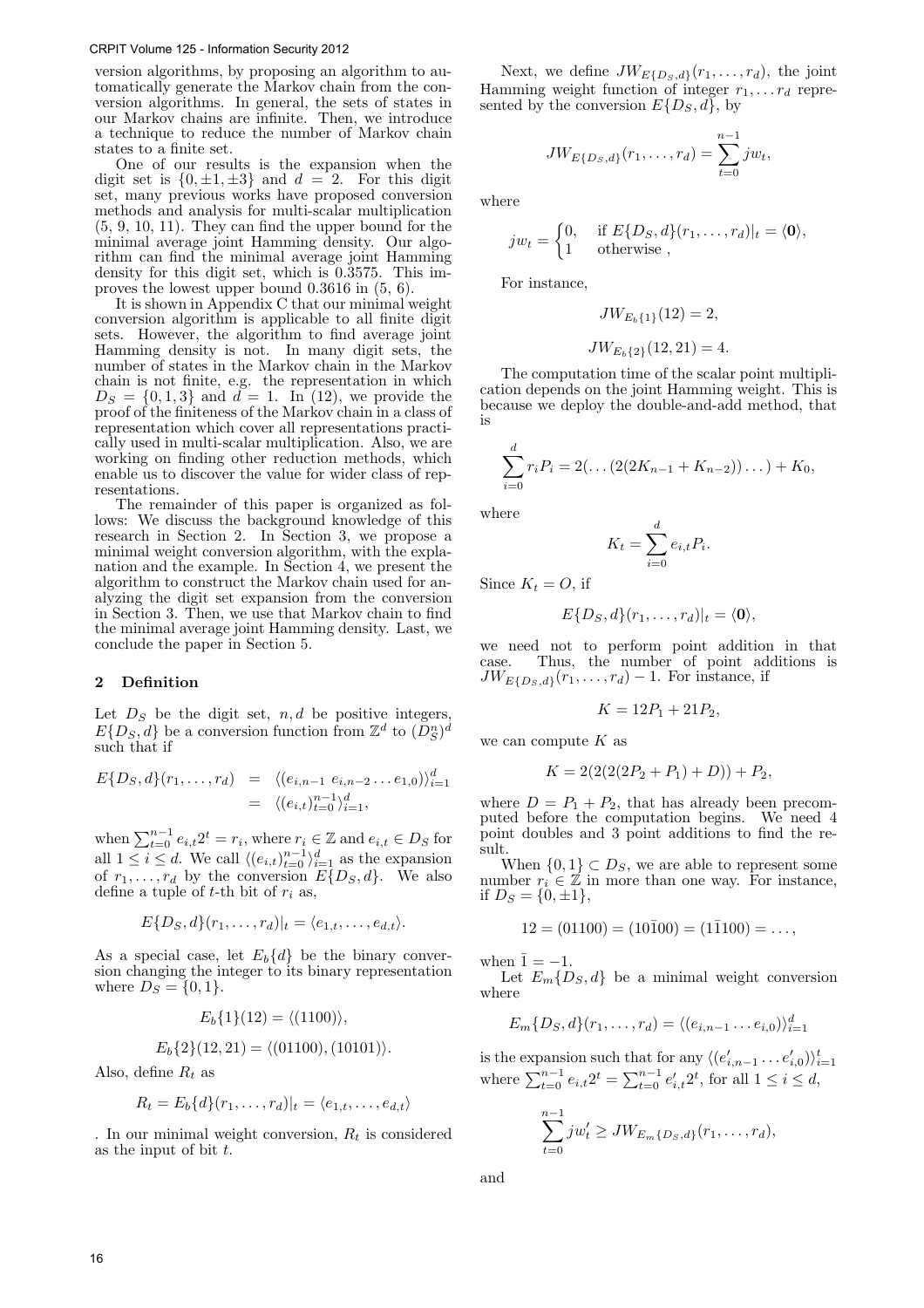$$
jw'_t = \begin{cases} 0 & \text{if } \langle e'_{1,t}, \dots, e'_{d,t} \rangle = \langle \mathbf{0} \rangle, \\ 1 & \text{otherwise} \end{cases}
$$

For instance,

$$
E_m\{\{0,\pm 1\},2\}(12,21) = \langle (10\overline{1}00), (10101) \rangle,
$$

$$
JW_{E_m\{\{0,\pm 1\},2\}}(12,21)=3.
$$

Then, the number of point additions needed is 2. Also, we call  $E_m\{D_S, d\}(r_1, \ldots, r_d)$  as the minimal weight expansion of  $r_1, \ldots, r_d$  using the digit set  $D_S$ . If  $D_{S_2} \subseteq D_{S_1}$ , it is obvious that

$$
JW_{E_m\{D_{S_2},d\}}(r_1,\ldots,r_d) \geq JW_{E_m\{D_{S_1},d\}}(r_1,\ldots,r_d).
$$

Thus, we can increase the efficiency of the scalarpoint multiplication by increaseing the size of  $D<sub>S</sub>$ . However, the bigger  $D<sub>S</sub>$  needs more precomputation tasks. If  $d = 2$ , we need one precomputed point when  $D_S = \{0, 1\}$ , but we need 10 precomputed points when  $D_S = \{0, \pm 1, \pm 3\}.$ 

Then, one of the contributions of this paper is to evaluate an efficiency of each digit set  $D<sub>S</sub>$  on multiscalar multiplication. We use the average joint Hamming density defined as

$$
AJW(E\{D_S, d\}) = \lim_{n \to \infty} \sum_{r_1=0}^{2^n - 1} \cdots \sum_{r_d=0}^{2^n - 1} \frac{JW_{E\{D_S, d\}}(r_1, \ldots, r_d)}{n2^{dn}}.
$$

It is easy to see that  $AJW(E_b{d}) = 1 - \frac{1}{2^d}$ . In this paper, we find the value  $AJW(E_m{D_S}, d)$  of some  $D<sub>S</sub>$  and d. Some of these values have been found in the literature such as

$$
AJW(E_m\{\{0,\pm 1,\pm 3,\ldots,\pm(2^p-1)\},1\})=\frac{1}{p+1}(4).
$$

Also,

$$
AJW(E_m\{\{-l,-(l-1),\ldots,-1,0,1,u-1,u\},d\})
$$

for any positive number  $d, u$ , and natural number  $l$ , have been found by Heuberger and Muir (2, 3).

#### 3 Minimal Weight Conversion

In this section, we propose a minimal weight conversion algorithm based on the dynamic programming scheme. The input is  $\langle r_1, \ldots, r_d \rangle$ , and the output is  $E_m\{D_S, d\}(r_1, \ldots, r_d)$ , which is the minimal weight expansion of the input using the digit set  $D<sub>S</sub>$ . The algorithm begins from the most significant bit (bit  $n-1$ ,  $R_{n-1}$ , and processes left-to-right to the least significant bit (bit 0),  $R_0$ .

For each  $t$   $(n > t \geq 0)$ , we calculate minimal weight expansions of the first  $n - t$  bits of the input  $r_1, \ldots, r_d$   $\left(\left\lfloor \frac{r_1}{2^t} \right\rfloor, \ldots, \left\lfloor \frac{r_d}{2^t} \right\rfloor \right)$  for all possible carry  $G_t$  defined below. We state some notations in our algorithm as follows:

• The carry array  $G_t = \langle g_{1,t}, \ldots, g_{d,t} \rangle$  is a possible integer array as carry from bit  $t-1$ . For the input

$$
R_t = \langle e_{1,t}, \ldots, e_{d,t} \rangle
$$

and output

$$
R_t^* = \langle e_{1,t}^*, \dots, e_{d,t}^* \rangle \in D_S^d,
$$

the following formula should be satisfied:

$$
R_t + G_t = R_t^* + 2G_{t+1}.
$$

Since  $R_t^* \in D_S^d$ , possible values of  $g_{i,t}$  is calculated from  $\tilde{D_S}$ . We define the carry set  $C_S$ by the set of possible carry values for  $D_S$ . In Appendix B, we give the detail of the carry set  $C<sub>S</sub>$ , and prove that the set is always finite if  $D<sub>S</sub>$  is finite. For example, when the digit set  $D_S = \{0, \pm 1, \pm 3\}$ , the carry set is  $C_S$  =  $\{0, \pm 1, \pm 2, \pm 3\}$ . It is noted that  $G_t = \langle 0 \rangle$  for  $t = 0$  and  $t = n$  as boundary conditions. Proceeding the the Australian Internation Security Conference (AISC 21), Alexandro Security Conference (AISC 2012), Alexandro Security Conference (AISC 2012), Alexandro Security Conference (AISC 2012), Australian Internat

• The minimal weight array  $w_t$  is the array of the positive integer  $w_{t,G_t}$  for any  $G_t \in C_S^d$ . The integer  $w_{t,G_t}$  is the minimal joint weight of the first  $n-t$  bits of the input  $r_1, \ldots, r_d$   $\left(\left\lfloor \frac{r_1}{2^t} \right\rfloor, \ldots, \left\lfloor \frac{r_d}{2^t} \right\rfloor\right)$ for carry  $G_t = \langle g_{i,t} \rangle_{i=1}^d$ , e.g.

$$
w_{t,G_t} = JW_{E_m\{D_S,d\}}(\left\lfloor \frac{r_1}{2^t} \right\rfloor + g_{1,t}, \ldots, \left\lfloor \frac{r_d}{2^t} \right\rfloor + g_{d,t}).
$$

• The *subsolution array*  $Q_t$  is the array of the string  $Q_{t,\langle i,G_t \rangle}$  for any  $1 \leq i \leq d$  and  $G_t \in$  $C_S^d$ . Each  $Q_{t,\langle i,G_t \rangle}$  represents the minimal weight expansion of the first  $n - t$  bits of the input  $r_1, \ldots, r_d$  when we carry  $G_t = \langle g_{i,t} \rangle_{i=1}^d$ , e.g.

$$
Q_{t,G_t} = \langle Q_{t,\langle i,G_t \rangle} \rangle_{i=1}^d =
$$
  

$$
E_m\{D_S, d\} (\left\lfloor \frac{r_1}{2^t} \right\rfloor + g_{1,t}, \dots, \left\lfloor \frac{r_d}{2^t} \right\rfloor + g_{d,t}).
$$

We note that the length of the string  $Q_{t,\langle i,G_t\rangle}$ is  $n - t$ , and  $w_{t,G_t}$  is the joint Hamming weight of the string  $Q_{t, \langle 1, G_t \rangle}, \ldots, Q_{t, \langle d, G_t \rangle}.$  There may exist some  $g_{i,t} \in C_S$  such that  $\left\lfloor \frac{r_1}{2^t} \right\rfloor + g_{i,t}$  can not be represented using the string length  $n - t$  of  $D<sub>S</sub>$ . In that case, we represent  $Q_{t,\langle i,G_t \rangle}$  with the null string, and assign  $w_{t,G_t}$  to  $\infty$ .

In the process at the bit  $t$ , we find the minimal weight array  $w_t$  and the subsolution array  $Q_t$  from the input  $R_t$ , the minimal weight array  $w_{t+1}$ , and the subsolution array  $Q_{t+1}$ . For the process, we define the function  $MW$  such that

$$
(w_{t,G_t}, Q_{t,G_t}) = MW(w_{t+1}, Q_{t+1}, R_t, G_t).
$$

Since  $w_t = \langle w_{t,G_t} \rangle_{G_t \in C_S^d}$  and  $Q_t = \langle Q_{t,G_t} \rangle_{G_t \in C_S^d}$ , we also define

$$
(w_t, Q_t) = MW(w_{t+1}, Q_{t+1}, R_t).
$$

It is important to note that  $w_t$  is only depend on  $w_{t+1}$  and  $\overline{R}_t$ , and we can use only two arrays to represent all  $w_t$  and  $w_{t+1}$  to reduce memory consumption. Similarly, we store all  $Q_t$  using two arrays.

Here, we will show the basic idea of our proposed algorithm with an example.

Example 1 Compute the minimal weight expansion of 3 and 7 when the digit set is  $\{0, \pm 1, \pm 3\},\$  $E_m\{\{0,\pm 1,\pm 3\},2\}(3,7)$ . Note that the binary representation  $E_b\{2\}(3,7) = \langle (011), (111) \rangle.$ 

• *Step 1* Consider the most significant bit, the input

$$
R_2 = E_b\{2\}(3,7)|_{t=2} = \langle 0,1 \rangle.
$$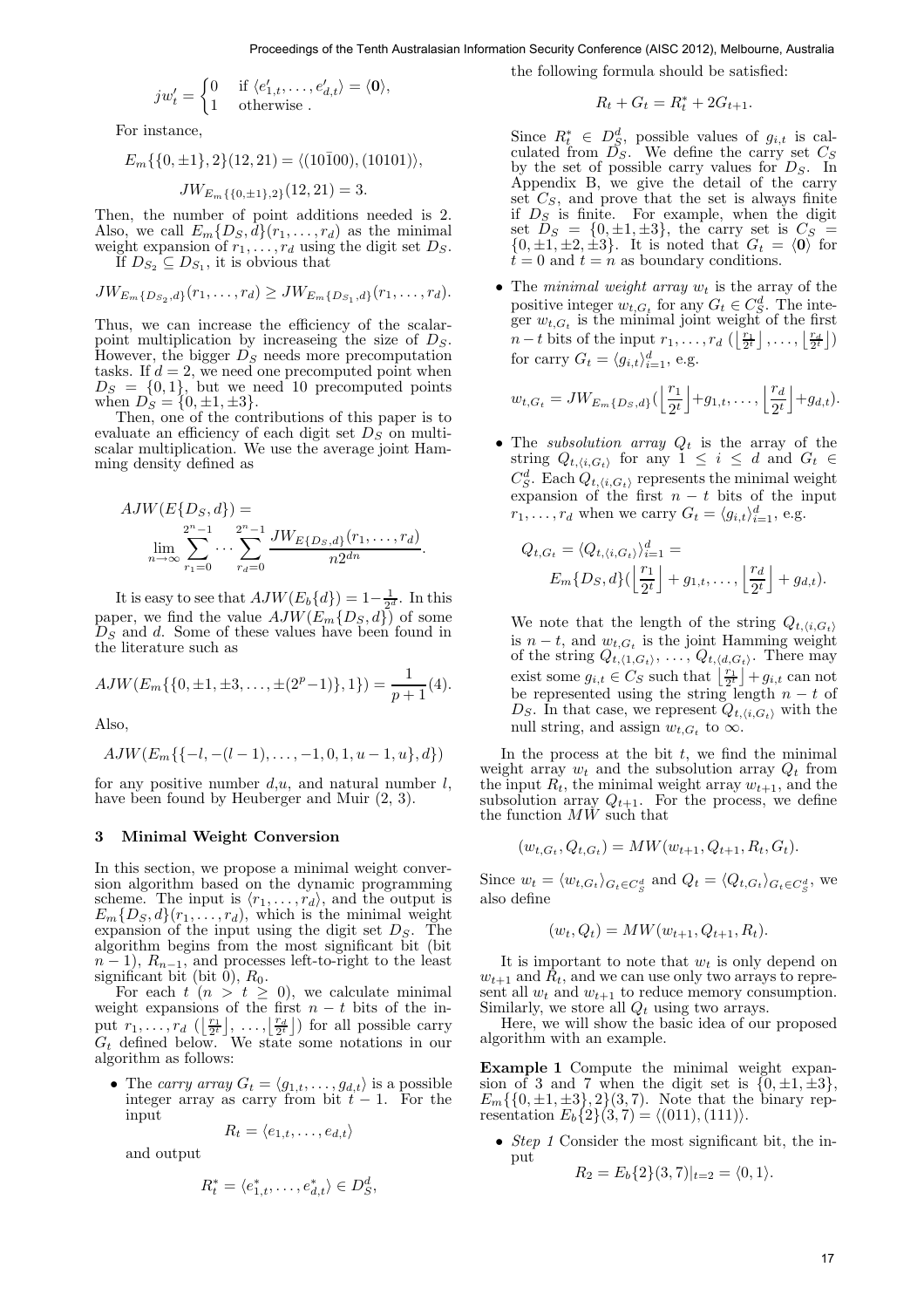For the digit set  $D_S = \{0, \pm 1, \pm 3\}$ , the carry set is calculated as  $C_S = \{0, \pm 1, \pm 2, \pm 3\}$ . Thus, there are 25 pairs for possible carries  $G_2$ . For example, when  $G_2 = \langle 0, -1 \rangle$ ,  $R_2 + G_2 = \langle 0, 1 \rangle +$  $\langle 0, -1 \rangle = \langle 0, 0 \rangle$ , so that the Hamming weight  $w_{2,(0,-1)} = 0$ . As a boundary condition, we do not generate carry from the most significant bit because we want to keep the length of the bit string unchanged.

If  $G_2 = \langle 1, 0 \rangle$ , the input with the carry,

$$
R_2 + G_2 = \langle 0, 1 \rangle + \langle 1, 0 \rangle = \langle 1, 1 \rangle,
$$

and  $w_{2,\langle 1,0\rangle} = 1$ . The Hamming weight  $w_{2,G_2}$  is 1 for any  $G$ , such that

$$
R_2+G_2\in D_S^d-\{\langle \mathbf{0}\rangle\}.
$$

If  $G_2 = \langle 0, 1 \rangle$ ,

$$
R_2 + G_2 = \langle 0, 1 \rangle + \langle 0, 1 \rangle = \langle 0, 2 \rangle,
$$

and  $w_{2,(0,1)} = \infty$ , because 2 is not in  $D<sub>S</sub>$ . The Hamming weight  $w_{2,G}$  is  $\infty$  for any  $G_2$ , such that  $R_2 + G_2 \notin D_S^d$ .

• *Step 2* Next, we consider bit 1. In this bit,

$$
R_1 = E_b\{2\}(3,7)|_{t=1} = \langle 1,1 \rangle.
$$

Consider the case when the carry from the least significant bit  $G_1 = \langle 1, 0 \rangle$ . Then,  $R_1 + G_1 =$  $\langle 2, 1 \rangle$ . There are 4 ways to write  $\langle 2, 1 \rangle$  in the form  $2G_{t+1} + R_t^*$  where  $G_{t+1} \in C_S^d$  is the carry to the most significant bit and  $R_t^* \in D_S^d$  is the candidate for the output. That is

$$
\langle 2, 1 \rangle = 2 \times \langle 1, 0 \rangle + \langle 0, 1 \rangle
$$
  
= 2 \times \langle 1, -1 \rangle + \langle 0, 3 \rangle  
= 2 \times \langle 1, 1 \rangle + \langle 0, -1 \rangle  
= 2 \times \langle 1, 2 \rangle + \langle 0, -3 \rangle.

The Hamming weight should be

$$
w_{t,G_t} = \min_{G_{t+1}, R_t^*} [w_{t+1,G_{t+1}} + JW(R_t^*)].
$$

From the calculation for bit 2 shown in Page 3,

$$
w_{2,\langle 1,0\rangle} = w_{2,\langle 1,-1\rangle} = w_{2,\langle 1,2\rangle} = 1,
$$
  

$$
w_{2,\langle 1,1\rangle} = \infty.
$$

And,

$$
JW(\langle 1,0 \rangle) = JW(\langle 0,3 \rangle)
$$
  
= JW(\langle 0,-1 \rangle)  
= JW(\langle 0,-3 \rangle)  
= 1.

Then,

$$
w_{1,\langle 1,0\rangle} = \min_{G_2, R_t^*} [w_{2,G_2} + JW(R_1^*)] = 1 + 1 = 2.
$$

We show the array  $w_{1,G_1}$  on this bit in Table 1.

• Step  $\beta$  On the least significant bit, the input  $R_0 = \langle 1, 1 \rangle$ . Also, as a boundary condition, we set  $G_0 = \langle 0 \rangle$ , and therefore, the value  $w_{0,\langle 0,0 \rangle}$ 

is the minimal Hamming weight. When  $G_0 =$  $\langle 0, 0 \rangle$ ,  $R_0 + G_0 = \langle 1, 1 \rangle$ . Similar to bit 1, we find ∗ )],

$$
w_{0,\langle 0,0\rangle} = \min_{G_1,R_0^*}[w_{1,G_1} + JW(R_0^*)],
$$

such that  $2\times G_1 + R_0^* = \langle 1, 1 \rangle$ , and  $G_1 \in C_S^d$ ,  $R_0^* \in$  $D_S^d$ . We show the value of each possible  $G_1, R_0^*$ with  $w_{1,G_1}$ ,  $JW(R_0^*)$ , and  $w_{1,G_1}+JW(R_0^*)$  in Table 2. Shown in the table, the minimal Hamming weight is

$$
\min_{G_1, R_0^*} [w_{1, G_1} + JW(R_0^*)] = 2.
$$

# Algorithm 1 Minimum joint weight conversion to any digit sets  $D<sub>S</sub>$  in the binary expansion

Require:  $r_1, \ldots, r_d$ 

The desired digit set  $D<sub>S</sub>$ 

- $\textbf{Ensure: } E_m\{D_S, d\}(r_1, \ldots, r_d)$ 1: Let  $C_S$  be a carry set such that for all  $c \in C_S$  and  $d \in D_S, \frac{c+d}{2}, \frac{c+d+1}{2} \in C_S.$
- 2: Let  $w_t$  be an array of  $w_{t,G_t}$  for any  $G_t \in C_S^d$ .  $w_{n,G_n} \leftarrow 0$  if  $G_{n-1} = \langle 0 \rangle$ .  $w_{n,G_n} \leftarrow \infty$  otherwise.
- 3: Let  $Q_t \leftarrow \langle Q_{t, \langle i, G_t \rangle} \rangle$  for any  $1 \leq i \leq d$  and  $G_t \in$  $C_S^d$ .

All  $Q_{n,\langle i,G_t \rangle}$  are initiated to a null string.

- 4: for  $t \leftarrow n 1$  to 0 do
- 5:  $R_t \leftarrow E_b\{d\}(r_1,\ldots,r_d)|_t.$
- 6:  $(w_t, Q_t) \leftarrow MW(w_{t+1}, Q_{t+1}, R_t)$
- (We define the function  $MW$  in Algorithm 2) 7: end for

$$
\text{8: Let } Z \leftarrow \langle \mathbf{0} \rangle. \nE_m \{ D_S, d \} (r_1, \dots, r_d) \leftarrow \langle Q_{0, \langle i, Z \rangle} \rangle_{i=1}^d
$$

Algorithm  $2$  Function  $MW$  compute the subsolution for bit t given the subsolution of bit  $t+1$  and the input in bit  $t$ 

- Require: The minimal weight array of more significant bits  $w_{t+1}$ , the subsolution of more significant bits  $Q_{t+1}$ , and the input  $R_t$
- **Ensure:** The minimal weight array  $w_t$  and the subsolution  $Q_t$
- 1: for all  $G_t = \langle g_{i,t}\rangle_{i=1}^d \in C_S^d$  do
- 2:  $AE = \langle ae_i \rangle_{i=1}^d \leftarrow R_t + G_t$ <br>2. for all  $R^* \langle r^* \rangle_{i=1}^d \subset D_t$

3: for all 
$$
R_t^* = \langle r_{i,t}^* \rangle_{i=1}^d \in D_S^d
$$
 do

4: if 
$$
2|(ae_i - r_{i,t}^*)
$$
 for all  $1 \leq i \leq d$  then

$$
5: \tG_{t+1} \leftarrow \langle \frac{ae_i - r_{i,t}^*}{2} \rangle_{i}^d.
$$

5:  $G_{t+1} \leftarrow \langle \frac{ae_i - r_{i,t}^*}{2} \rangle_{i=1}^d$ <br>6:  $we_{R_t^*} \leftarrow w_{t+1, G_{t+1}}$  if  $G_{t+1} = \langle 0 \rangle$ .

$$
we_{R_t^*} \leftarrow w_{t+1, G_{t+1}} + 1 \text{ otherwise.}
$$
  
7: else

$$
rac{1}{8}
$$

- 8:  $we_{R_t^*} \leftarrow \infty$ 9: end if
- 10: end for
- 
- 11: Let  $we_{EA}$  is the one of the minimal values among we.
- 12:  $w_{t,G_t} \leftarrow we_{EA}$
- 13: Let  $EA = \langle ea_i \rangle_{i=1}^d$ .
- 
- 14:  $CE = \langle ce_i\rangle_{i=1}^d \leftarrow \langle \frac{ae_i ea_i}{2} \rangle_{i=1}^d$ <br>
15:  $Q_{t, \langle i, G_t \rangle} \leftarrow \langle Q_{t+1, \langle i, CE \rangle}, ea_i \rangle \text{ for all } 1 \leq i \leq d$ 16: end for

We show the detailed algorithm in Algorithm 1 and Algorithm 2, which is shown on Page 5. There are some points to be noted as follows: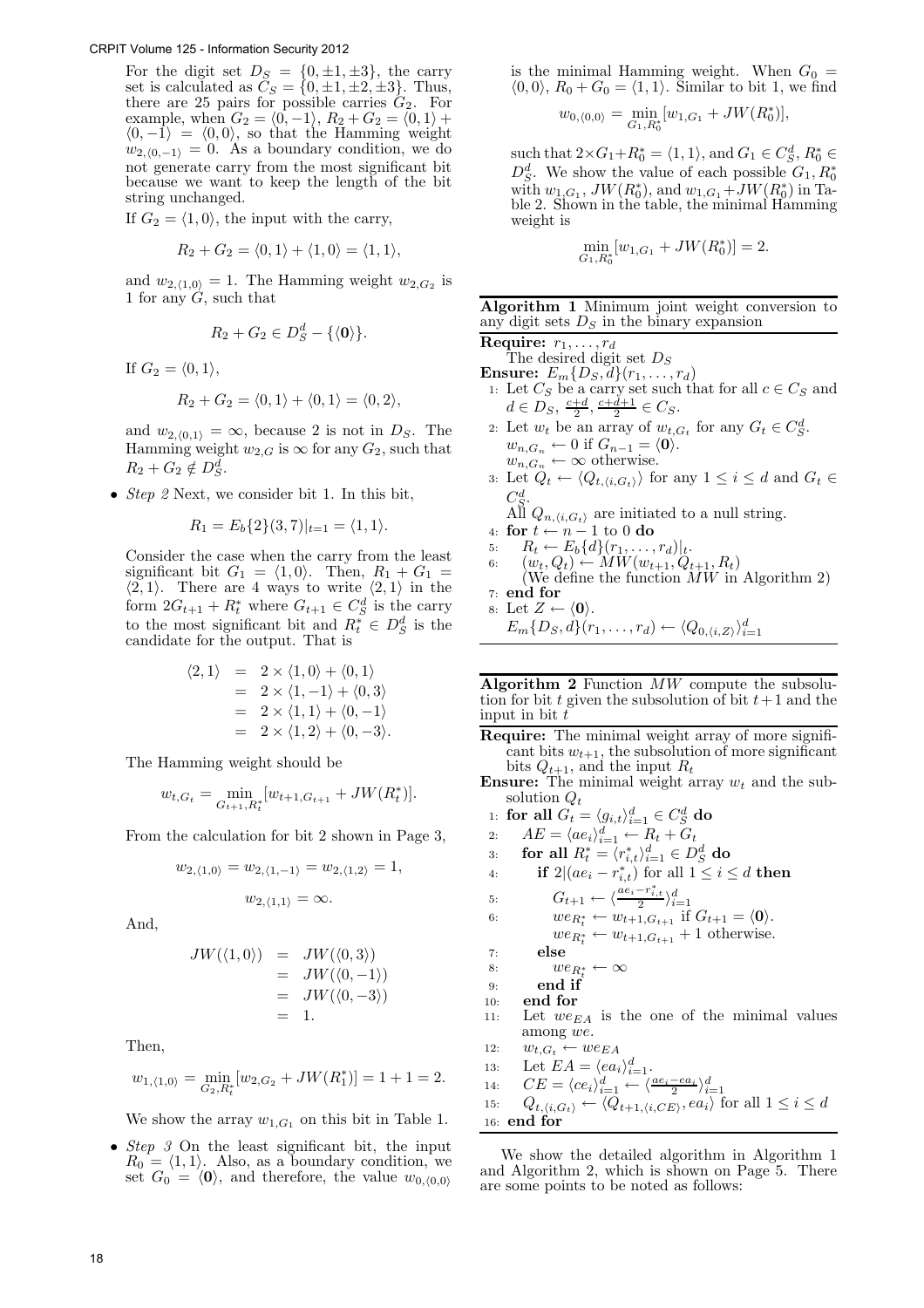Table 1: The minimal Hamming weight of bit 1,  $w = w_{1,G_1}$ , when the input bit  $R_1 = \langle 1, 1 \rangle$ , and the array  $w_{1,G_1}$  of the most significant bit is computed as in the first bullet of Example 1

|                                                               | w                          |                                                       | $\boldsymbol{w}$ |                               | $\boldsymbol{w}$ |                        | w        | ے ۔                       | $\boldsymbol{w}$ | U1                                       | $\boldsymbol{w}$ | $\mathcal{F}^*$       | w        |
|---------------------------------------------------------------|----------------------------|-------------------------------------------------------|------------------|-------------------------------|------------------|------------------------|----------|---------------------------|------------------|------------------------------------------|------------------|-----------------------|----------|
| $\Omega$<br>$\Omega$<br>$\cdot -$ o.<br>€                     |                            | ົ<br>$\Omega$<br>٠,                                   |                  | ◡                             |                  | $\Omega$<br>Ό,<br>◡    |          | ಀ<br><u>д</u> ,           |                  | $\Omega$<br>ົງ<br>υ<br><u>, د م</u>      |                  | $\Omega$<br>(3<br>—ა. | $\infty$ |
| $\Omega$<br>$\Omega$<br>$\prime - \delta$ ,<br>$\overline{a}$ | $\Omega$                   | ച<br>$\Omega$<br>٠,<br>↵                              |                  | $\Omega$<br>↵                 |                  | $\cdot 2$<br>Ό,        |          | $\Omega$<br>∠<br><b>.</b> | $\Omega$<br>∠    | ച<br>$\qquad \qquad \longleftarrow$<br>∠ |                  | $-2$<br>ω.            | $\infty$ |
| $\Omega$<br>$\zeta - \delta$ .                                |                            |                                                       |                  |                               |                  | υ,                     |          |                           |                  | $\hspace{0.05cm}$<br>∠                   |                  | €                     | $\infty$ |
| $[-3,0]$                                                      |                            | $\mathbf{0}$<br>$\hspace{0.1mm}-\hspace{0.1mm}$<br>۰, |                  | $\hspace{0.05cm}$<br><b>.</b> |                  | $\langle 0,0]$         |          | $\ket{1,0}$               | $\Omega$         | $\langle 2,0\rangle$                     |                  | $\langle 3,0\rangle$  | $\infty$ |
| $\Omega$<br>$-3, 1.$                                          | $\infty$                   | $\Omega$<br>$\sim$<br>ᅩ                               | $\infty$         | <b>.</b>                      | $\infty$         | (0. 1                  | $\infty$ | <b>1.L</b>                | $\infty$         | '2,1                                     | $\infty$         | $\langle 3,1$         | $\infty$ |
| $-3, 2$                                                       | $\Omega$<br>$\overline{a}$ | $\langle -2, 2 \rangle$                               |                  | ച                             | $\Omega$<br>∠    | $\langle 0, 2 \rangle$ |          | $1.2^{\circ}$             | $\Omega$         | (2, 2)                                   |                  | $\langle 3,2\rangle$  | $\infty$ |
| $[-3, 3]$                                                     |                            | $-2, 3$                                               |                  |                               |                  | $\Omega$<br>U. 3       |          | 1, U.                     |                  | (2,3)                                    | $\Omega$         | $\langle 3,3\rangle$  | $\infty$ |

Table 2: List of possible  $G_1, R_0^*$  such that  $2 \times G_1 + R_0^* = \langle 1, 1 \rangle$  and  $G_1 \in \{0, \pm 1, \pm 2, \pm 3\}^2$ ,  $R_0^* \in \{0, \pm 1, \pm 3\}^2$ , with  $w_{1,G_1}$  (refer to Table 1),  $JW(R_0^*)$ ,  $w_{1,G_1} + JW(R_0^*)$  of each  $G_1, R_0^*$ 

| ble 1: The minimal Hamming weight of bit 1, $w = w_{1,G_1}$ , when the input bit $R_1 = \langle 1, 1 \rangle$ , and the array<br>$G_1$ of the most significant bit is computed as in the first bullet of Example 1<br>$G_1$<br>$G_1$<br>$G_1$<br>$G_1$<br>$G_1$<br>$G_1$<br>$G_1$<br>$\boldsymbol{w}$<br>$\boldsymbol{w}$<br>w<br>$\boldsymbol{w}$<br>$\boldsymbol{w}$<br>w<br>w<br>$-3,-3\rangle$<br>$\overline{1}$<br>$-2, -3\rangle$<br>$\langle -1, -3 \rangle$<br>$\langle 0,-3 \rangle$<br>$\langle 2,-3 \rangle$<br>$\langle 3,-3 \rangle$<br>$\boldsymbol{0}$<br>$\langle 1,-3 \rangle$<br>1<br>1<br>1<br>1<br>$\infty$<br>$\sqrt{2}$<br>$\,2$<br>$-2, -2\rangle$<br>$\mathbf{1}$<br>$-3, -2\rangle$<br>$\mathbf{1}$<br>$\langle -1,-2 \rangle$<br>1<br>$\langle 0,-2\rangle$<br>$\langle 1,-2\rangle$<br>$\langle 2,-2\rangle$<br>$\mathbf{1}$<br>$\langle 3,-2\rangle$<br>$\infty$<br>$\langle 2,-1\rangle$<br>$\mathbf{1}$<br>2<br>1<br>2<br>2<br>$\langle 3,-1\rangle$<br>-3, $-1\rangle$<br>$-2,-1\rangle$<br>$-1, -1$<br>$\langle 0,-1\rangle$<br>$\langle 1,-1\rangle$<br>1<br>$\infty$<br>$\boldsymbol{2}$<br>$\boldsymbol{2}$<br>$-3,0\rangle$<br>$\langle -2,0\rangle$<br>$\langle 2,0\rangle$<br>$\langle 3,0 \rangle$<br>$\mathbf{1}$<br>$\langle -1,0\rangle$<br>1<br>1<br>1<br>$\langle 0,0 \rangle$<br>$\langle 1,0 \rangle$<br>$\infty$<br>$-3,1\rangle$<br>$-2,1\rangle$<br>$\langle 3,1\rangle$<br>$\langle 2,1\rangle$<br>$-1,1\rangle$<br>$\langle 0,1\rangle$<br>$\langle 1,1\rangle$<br>$\infty$<br>$\infty$<br>$\infty$<br>$\infty$<br>$\infty$<br>$\infty$<br>$\infty$<br>$-3,2\rangle$<br>$\sqrt{2}$<br>$\sqrt{2}$<br>$\sqrt{2}$<br>$\,2$<br>$-2,2\rangle$<br>$\sqrt{2}$<br>$\langle 1,2\rangle$<br>$\langle 2, 2 \rangle$<br>$\boldsymbol{2}$<br>$\langle 3,2\rangle$<br>$-1,2\rangle$<br>$\langle 0,2\rangle$<br>$\infty$<br>$-3,3\rangle$<br>$\overline{2}$<br>$\overline{2}$<br>$\langle 2,3 \rangle$<br>$\overline{2}$<br>$\langle 3,3\rangle$<br>$-2,3\rangle$<br>$\langle 1,3 \rangle$<br>1<br>$-1,3\rangle$<br>$\mathbf 1$<br>$\langle 0,3 \rangle$<br>1<br>$\infty$<br>able 2: List of possible $G_1, R_0^*$ such that $2 \times G_1 + R_0^* = \langle 1, 1 \rangle$ and $G_1 \in \{0, \pm 1, \pm 2, \pm 3\}^2$ , $R_0^* \in \{0, \pm 1, \pm 3\}^2$<br>th $w_{1,G_1}$ (refer to Table 1), $\tilde{J}W(R_0^*)$ , $w_{1,G_1} + \tilde{J}W(R_0^*)$ of each $G_1, R_0^*$<br>$R_0^*$<br>$G_1$<br>$JW(R_0^*)$<br>$JW(R_0^*)$<br>$G_1$<br>$\overline{w_{1,G_1}}$<br>$w_{1,G_1}$<br>$w_{1,G_1}$<br>$w_{1,G_1}$<br>$\frac{+JW(R_{0}^{*})}{2}$<br>$+JW(\bar R_0^*)$<br>$\langle 3,3 \rangle$<br>$\langle 1,-1\rangle$<br>$\langle -1, 3 \rangle$<br>1<br>1<br>$\langle -1, -1 \rangle$<br>1<br>1<br>$\,2$<br>$\,3$<br>$\langle 3,1\rangle$<br>$\mathbf{1}$<br>$\boldsymbol{2}$<br>$\mathbf{1}$<br>$\mathbf{1}$<br>$\langle -1, 1 \rangle$<br>$\ket{-1,0}$<br>$\langle 1,0\rangle$<br>1<br>$-1,1\rangle$<br>$\langle 3,-1\rangle$<br>$\mathbf 1$<br>$\langle 1,1\rangle$<br>$\langle -1,-1\rangle$<br>$\infty$<br>$\infty$<br>$\infty$<br>$\infty$<br>$\,1$<br>$\sqrt{3}$<br>$\langle -1,-3 \rangle$<br>$\,2$<br>$\sqrt{3}$<br>$-1,2\rangle$<br>$\boldsymbol{2}$<br>1<br>$\langle 3,-3 \rangle$<br>$\langle 1,2\rangle$<br>$\,1\,$<br>$\,2$<br>$\,2$<br>$\,3$<br>$\mathbf{1}$<br>$\sqrt{3}$<br>$\langle 1, 3 \rangle$<br>$\langle 2,-1\rangle$<br>$\langle -3,3\rangle$<br>$(0,-1)$<br>$\,2$<br>$\mathbf{1}$<br>$\mathbf{1}$<br>$\mathbf{1}$<br>$\,2$<br>$\langle 2,0\rangle$<br>$\langle -3, 1 \rangle$<br>$\mathbf{1}$<br>$\langle 0,0 \rangle$<br>$\langle 1,1\rangle$<br>$\langle 2,1\rangle$<br>1<br>1<br>$\langle -3,-1\rangle$<br>$\langle -3,-3\rangle$<br>$\langle 0,1\rangle$<br>$\langle 1,-1\rangle$<br>$\infty$<br>$\infty$<br>$\infty$<br>$\infty$<br>$\langle 0, 2 \rangle$<br>$\overline{2}$<br>3<br>$\langle 2,2\rangle$<br>3<br>$\langle 1,-3 \rangle$<br>1<br>$\overline{2}$<br>1<br>• Algorithms 1,2 have been proved to be the op-<br>timal algorithm, i.e. minimal joint Hamming<br>finding the minimal average Hamming density<br>weight conversion algorithm. The proof is shown<br><b>Require:</b> the digit set $DS$<br>in Appendix C.<br>The number of scalars d<br><b>Ensure:</b> Markov chain $A = (Q_A, \Sigma, \sigma_A, I_A, P_A)$<br>• The size of the array $w_t$ and $Q_t$ is equal to $  C_S  ^d$<br>1: $\Sigma \leftarrow \{0,1\}^d$ , $Q_A \leftarrow \oslash$ , $\sigma_A \leftarrow \oslash$<br>and $dn  C_S  ^d$ respectively. That number makes<br>2. $C_S$ : carry set for $D_S$<br>the memory required by our algorithms larger<br>3: $w_I \leftarrow \langle w_{I,G} \rangle_{G \in C_S^d}$ , where<br>than the previous works. As this algorithm is<br>$w_{I,\langle 0 \rangle} \leftarrow 0$ and $w_{I,G} \leftarrow \infty$ otherwise<br>generalized for any digit sets, further optimiza-<br>4: $Qu \leftarrow \{w_I\}$<br>tion is difficult. It might be possible to make the<br>5: while $Qu \neq \emptyset$ do<br>array size lower when the method is implemented<br>let $\pi \in Qu$<br>on their specific digit set.<br>6:<br>$w_x \leftarrow \pi$ , $Qu \leftarrow Qu - \pi$<br>7.<br>• Shown in Algorithm 1 Lines 4-7, we run the algo-<br>for all $R \in \Sigma$ do<br>8:<br>rithm from left to right (the most significant bit<br>$w_y \leftarrow MW(w_x, R)$<br>9:<br>to the least significant bit). Left-to-right algo-<br>$\sigma_A \leftarrow \sigma_A \cup \{(w_x, R, w_y)\}\$<br>10:<br>rithms is said to be faster than right-to-left algo-<br>$P_A(w_x, R, w_y) \leftarrow \frac{1}{ \Sigma }$<br>11:<br>rithms, as the more significant bits usually arrive<br>if $w_y \notin Q_A$ and $w_y \neq w_x$ then<br>to the system before. However, Algorithm $1,2$ is<br>12:<br>$Qu \leftarrow Qu \cup \{w_u\}$<br>not online, as it cannot produce the subsolution<br>13:<br>before all input bits arrive.<br>end if<br>14:<br>end for<br>15:<br>$Q_A \leftarrow Q_A \cup \{w_x\}$<br>16:<br><b>Average Joint Hamming Density Analysis</b><br>17: end while<br>with Markov Chain<br>18: $I_A(w) \leftarrow 1$ if $w = w_I$ , $I_A(w) \leftarrow 0$ otherwise.<br>this section, we propose the algorithm to analyze<br>e average joint Hamming density for each digit set.<br>or this purpose, we propose a Markov chain where<br>s states are minimal weight arrays $w$ , and transi-<br>on is function $MW$ . As we will focus on only the<br>int Hamming weight without regarding which bit<br>e are computing, we represent $w_{t+1}$ , $w_t$ with $w_x$ , $w_y$<br>spectively. Also, we refer $G_t$ as $G$ .<br>As we have seen in the previous section, we do<br>t have to consider $Q$ in function $MW$ when we are<br>terested only the Hamming weight. Then, we can<br>define the function $MW$ as<br>$w_y = MW(w_x, R).$<br>Markov Chain Construction Algorithm<br>1<br>Markov chain should be a tree with infinite length. | Proceedings of the Tenth Australasian Information Security Conference (AISC 2012), Melbourne, Australia                                                                                                                                                                                                                                                                                                                                                                                                                                                                                                                                                                                                                                                                                                                                                                                                                                                                           |
|----------------------------------------------------------------------------------------------------------------------------------------------------------------------------------------------------------------------------------------------------------------------------------------------------------------------------------------------------------------------------------------------------------------------------------------------------------------------------------------------------------------------------------------------------------------------------------------------------------------------------------------------------------------------------------------------------------------------------------------------------------------------------------------------------------------------------------------------------------------------------------------------------------------------------------------------------------------------------------------------------------------------------------------------------------------------------------------------------------------------------------------------------------------------------------------------------------------------------------------------------------------------------------------------------------------------------------------------------------------------------------------------------------------------------------------------------------------------------------------------------------------------------------------------------------------------------------------------------------------------------------------------------------------------------------------------------------------------------------------------------------------------------------------------------------------------------------------------------------------------------------------------------------------------------------------------------------------------------------------------------------------------------------------------------------------------------------------------------------------------------------------------------------------------------------------------------------------------------------------------------------------------------------------------------------------------------------------------------------------------------------------------------------------------------------------------------------------------------------------------------------------------------------------------------------------------------------------------------------------------------------------------------------------------------------------------------------------------------------------------------------------------------------------------------------------------------------------------------------------------------------------------------------------------------------------------------------------------------------------------------------------------------------------------------------------------------------------------------------------------------------------------------------------------------------------------------------------------------------------------------------------------------------------------------------------------------------------------------------------------------------------------------------------------------------------------------------------------------------------------------------------------------------------------------------------------------------------------------------------------------------------------------------------------------------------------------------------------------------------------------------------------------------------------------------------------------------------------------------------------------------------------------------------------------------------------------------------------------------------------------------------------------------------------------------------------------------------------------------------------------------------------------------------------------------------------------------------------------------------------------------------------------------------------------------------------------------------------------------------------------------------------------------------------------------------------------------------------------------------------------------------------------------------------------------------------------------------------------------------------------------------------------------------------------------------------------------------------------------------------------------------------------------------------------------------------------------------------------------------------------------------------------------------------------------------------------------------------------------------------------------------------------------------------------------------------------------------------------------------------------------------------------------------------------------------------------------------------------------------------------------------------------------------------------------------------------------------------------------------------------------------------------------------------------------------------------------------------------------------------------------------------------------------------------------------------------------------------------------------------------------------------------------------------------------------------------------------------------------------------------------------------------------------------------------------------------------------------------------------------------------------------------------------------------------------------------------------------------------------------------------------------------------------------------------------------------------------------------------------------------------------------------------------------------------------------------------------------------------------------------------------------------------------------------------------------------------------------------------------------------------------------------------------------------------------------------------------------------------------------------------------------------------------------------------------------------------------------------------------------------------------------------------------------------------------------------------------------------------------------------------------------------------------------------------------------------------------------------------------------------------------------------------------------------------|-----------------------------------------------------------------------------------------------------------------------------------------------------------------------------------------------------------------------------------------------------------------------------------------------------------------------------------------------------------------------------------------------------------------------------------------------------------------------------------------------------------------------------------------------------------------------------------------------------------------------------------------------------------------------------------------------------------------------------------------------------------------------------------------------------------------------------------------------------------------------------------------------------------------------------------------------------------------------------------|
|                                                                                                                                                                                                                                                                                                                                                                                                                                                                                                                                                                                                                                                                                                                                                                                                                                                                                                                                                                                                                                                                                                                                                                                                                                                                                                                                                                                                                                                                                                                                                                                                                                                                                                                                                                                                                                                                                                                                                                                                                                                                                                                                                                                                                                                                                                                                                                                                                                                                                                                                                                                                                                                                                                                                                                                                                                                                                                                                                                                                                                                                                                                                                                                                                                                                                                                                                                                                                                                                                                                                                                                                                                                                                                                                                                                                                                                                                                                                                                                                                                                                                                                                                                                                                                                                                                                                                                                                                                                                                                                                                                                                                                                                                                                                                                                                                                                                                                                                                                                                                                                                                                                                                                                                                                                                                                                                                                                                                                                                                                                                                                                                                                                                                                                                                                                                                                                                                                                                                                                                                                                                                                                                                                                                                                                                                                                                                                                                                                                                                                                                                                                                                                                                                                                                                                                                                                                                                                                                  |                                                                                                                                                                                                                                                                                                                                                                                                                                                                                                                                                                                                                                                                                                                                                                                                                                                                                                                                                                                   |
|                                                                                                                                                                                                                                                                                                                                                                                                                                                                                                                                                                                                                                                                                                                                                                                                                                                                                                                                                                                                                                                                                                                                                                                                                                                                                                                                                                                                                                                                                                                                                                                                                                                                                                                                                                                                                                                                                                                                                                                                                                                                                                                                                                                                                                                                                                                                                                                                                                                                                                                                                                                                                                                                                                                                                                                                                                                                                                                                                                                                                                                                                                                                                                                                                                                                                                                                                                                                                                                                                                                                                                                                                                                                                                                                                                                                                                                                                                                                                                                                                                                                                                                                                                                                                                                                                                                                                                                                                                                                                                                                                                                                                                                                                                                                                                                                                                                                                                                                                                                                                                                                                                                                                                                                                                                                                                                                                                                                                                                                                                                                                                                                                                                                                                                                                                                                                                                                                                                                                                                                                                                                                                                                                                                                                                                                                                                                                                                                                                                                                                                                                                                                                                                                                                                                                                                                                                                                                                                                  |                                                                                                                                                                                                                                                                                                                                                                                                                                                                                                                                                                                                                                                                                                                                                                                                                                                                                                                                                                                   |
|                                                                                                                                                                                                                                                                                                                                                                                                                                                                                                                                                                                                                                                                                                                                                                                                                                                                                                                                                                                                                                                                                                                                                                                                                                                                                                                                                                                                                                                                                                                                                                                                                                                                                                                                                                                                                                                                                                                                                                                                                                                                                                                                                                                                                                                                                                                                                                                                                                                                                                                                                                                                                                                                                                                                                                                                                                                                                                                                                                                                                                                                                                                                                                                                                                                                                                                                                                                                                                                                                                                                                                                                                                                                                                                                                                                                                                                                                                                                                                                                                                                                                                                                                                                                                                                                                                                                                                                                                                                                                                                                                                                                                                                                                                                                                                                                                                                                                                                                                                                                                                                                                                                                                                                                                                                                                                                                                                                                                                                                                                                                                                                                                                                                                                                                                                                                                                                                                                                                                                                                                                                                                                                                                                                                                                                                                                                                                                                                                                                                                                                                                                                                                                                                                                                                                                                                                                                                                                                                  |                                                                                                                                                                                                                                                                                                                                                                                                                                                                                                                                                                                                                                                                                                                                                                                                                                                                                                                                                                                   |
|                                                                                                                                                                                                                                                                                                                                                                                                                                                                                                                                                                                                                                                                                                                                                                                                                                                                                                                                                                                                                                                                                                                                                                                                                                                                                                                                                                                                                                                                                                                                                                                                                                                                                                                                                                                                                                                                                                                                                                                                                                                                                                                                                                                                                                                                                                                                                                                                                                                                                                                                                                                                                                                                                                                                                                                                                                                                                                                                                                                                                                                                                                                                                                                                                                                                                                                                                                                                                                                                                                                                                                                                                                                                                                                                                                                                                                                                                                                                                                                                                                                                                                                                                                                                                                                                                                                                                                                                                                                                                                                                                                                                                                                                                                                                                                                                                                                                                                                                                                                                                                                                                                                                                                                                                                                                                                                                                                                                                                                                                                                                                                                                                                                                                                                                                                                                                                                                                                                                                                                                                                                                                                                                                                                                                                                                                                                                                                                                                                                                                                                                                                                                                                                                                                                                                                                                                                                                                                                                  |                                                                                                                                                                                                                                                                                                                                                                                                                                                                                                                                                                                                                                                                                                                                                                                                                                                                                                                                                                                   |
|                                                                                                                                                                                                                                                                                                                                                                                                                                                                                                                                                                                                                                                                                                                                                                                                                                                                                                                                                                                                                                                                                                                                                                                                                                                                                                                                                                                                                                                                                                                                                                                                                                                                                                                                                                                                                                                                                                                                                                                                                                                                                                                                                                                                                                                                                                                                                                                                                                                                                                                                                                                                                                                                                                                                                                                                                                                                                                                                                                                                                                                                                                                                                                                                                                                                                                                                                                                                                                                                                                                                                                                                                                                                                                                                                                                                                                                                                                                                                                                                                                                                                                                                                                                                                                                                                                                                                                                                                                                                                                                                                                                                                                                                                                                                                                                                                                                                                                                                                                                                                                                                                                                                                                                                                                                                                                                                                                                                                                                                                                                                                                                                                                                                                                                                                                                                                                                                                                                                                                                                                                                                                                                                                                                                                                                                                                                                                                                                                                                                                                                                                                                                                                                                                                                                                                                                                                                                                                                                  |                                                                                                                                                                                                                                                                                                                                                                                                                                                                                                                                                                                                                                                                                                                                                                                                                                                                                                                                                                                   |
|                                                                                                                                                                                                                                                                                                                                                                                                                                                                                                                                                                                                                                                                                                                                                                                                                                                                                                                                                                                                                                                                                                                                                                                                                                                                                                                                                                                                                                                                                                                                                                                                                                                                                                                                                                                                                                                                                                                                                                                                                                                                                                                                                                                                                                                                                                                                                                                                                                                                                                                                                                                                                                                                                                                                                                                                                                                                                                                                                                                                                                                                                                                                                                                                                                                                                                                                                                                                                                                                                                                                                                                                                                                                                                                                                                                                                                                                                                                                                                                                                                                                                                                                                                                                                                                                                                                                                                                                                                                                                                                                                                                                                                                                                                                                                                                                                                                                                                                                                                                                                                                                                                                                                                                                                                                                                                                                                                                                                                                                                                                                                                                                                                                                                                                                                                                                                                                                                                                                                                                                                                                                                                                                                                                                                                                                                                                                                                                                                                                                                                                                                                                                                                                                                                                                                                                                                                                                                                                                  |                                                                                                                                                                                                                                                                                                                                                                                                                                                                                                                                                                                                                                                                                                                                                                                                                                                                                                                                                                                   |
|                                                                                                                                                                                                                                                                                                                                                                                                                                                                                                                                                                                                                                                                                                                                                                                                                                                                                                                                                                                                                                                                                                                                                                                                                                                                                                                                                                                                                                                                                                                                                                                                                                                                                                                                                                                                                                                                                                                                                                                                                                                                                                                                                                                                                                                                                                                                                                                                                                                                                                                                                                                                                                                                                                                                                                                                                                                                                                                                                                                                                                                                                                                                                                                                                                                                                                                                                                                                                                                                                                                                                                                                                                                                                                                                                                                                                                                                                                                                                                                                                                                                                                                                                                                                                                                                                                                                                                                                                                                                                                                                                                                                                                                                                                                                                                                                                                                                                                                                                                                                                                                                                                                                                                                                                                                                                                                                                                                                                                                                                                                                                                                                                                                                                                                                                                                                                                                                                                                                                                                                                                                                                                                                                                                                                                                                                                                                                                                                                                                                                                                                                                                                                                                                                                                                                                                                                                                                                                                                  | Algorithm 3 Construct the Markov chain used for                                                                                                                                                                                                                                                                                                                                                                                                                                                                                                                                                                                                                                                                                                                                                                                                                                                                                                                                   |
|                                                                                                                                                                                                                                                                                                                                                                                                                                                                                                                                                                                                                                                                                                                                                                                                                                                                                                                                                                                                                                                                                                                                                                                                                                                                                                                                                                                                                                                                                                                                                                                                                                                                                                                                                                                                                                                                                                                                                                                                                                                                                                                                                                                                                                                                                                                                                                                                                                                                                                                                                                                                                                                                                                                                                                                                                                                                                                                                                                                                                                                                                                                                                                                                                                                                                                                                                                                                                                                                                                                                                                                                                                                                                                                                                                                                                                                                                                                                                                                                                                                                                                                                                                                                                                                                                                                                                                                                                                                                                                                                                                                                                                                                                                                                                                                                                                                                                                                                                                                                                                                                                                                                                                                                                                                                                                                                                                                                                                                                                                                                                                                                                                                                                                                                                                                                                                                                                                                                                                                                                                                                                                                                                                                                                                                                                                                                                                                                                                                                                                                                                                                                                                                                                                                                                                                                                                                                                                                                  |                                                                                                                                                                                                                                                                                                                                                                                                                                                                                                                                                                                                                                                                                                                                                                                                                                                                                                                                                                                   |
|                                                                                                                                                                                                                                                                                                                                                                                                                                                                                                                                                                                                                                                                                                                                                                                                                                                                                                                                                                                                                                                                                                                                                                                                                                                                                                                                                                                                                                                                                                                                                                                                                                                                                                                                                                                                                                                                                                                                                                                                                                                                                                                                                                                                                                                                                                                                                                                                                                                                                                                                                                                                                                                                                                                                                                                                                                                                                                                                                                                                                                                                                                                                                                                                                                                                                                                                                                                                                                                                                                                                                                                                                                                                                                                                                                                                                                                                                                                                                                                                                                                                                                                                                                                                                                                                                                                                                                                                                                                                                                                                                                                                                                                                                                                                                                                                                                                                                                                                                                                                                                                                                                                                                                                                                                                                                                                                                                                                                                                                                                                                                                                                                                                                                                                                                                                                                                                                                                                                                                                                                                                                                                                                                                                                                                                                                                                                                                                                                                                                                                                                                                                                                                                                                                                                                                                                                                                                                                                                  |                                                                                                                                                                                                                                                                                                                                                                                                                                                                                                                                                                                                                                                                                                                                                                                                                                                                                                                                                                                   |
|                                                                                                                                                                                                                                                                                                                                                                                                                                                                                                                                                                                                                                                                                                                                                                                                                                                                                                                                                                                                                                                                                                                                                                                                                                                                                                                                                                                                                                                                                                                                                                                                                                                                                                                                                                                                                                                                                                                                                                                                                                                                                                                                                                                                                                                                                                                                                                                                                                                                                                                                                                                                                                                                                                                                                                                                                                                                                                                                                                                                                                                                                                                                                                                                                                                                                                                                                                                                                                                                                                                                                                                                                                                                                                                                                                                                                                                                                                                                                                                                                                                                                                                                                                                                                                                                                                                                                                                                                                                                                                                                                                                                                                                                                                                                                                                                                                                                                                                                                                                                                                                                                                                                                                                                                                                                                                                                                                                                                                                                                                                                                                                                                                                                                                                                                                                                                                                                                                                                                                                                                                                                                                                                                                                                                                                                                                                                                                                                                                                                                                                                                                                                                                                                                                                                                                                                                                                                                                                                  | From Algorithms 1,2, we propose Algorithm 3 to<br>construct the Markov chain. We illustrate the main<br>idea of Algorithm 3 in Figure 1 for $D_S = \{0, \pm 1\}$<br>and $d = 1$ . Thus, the figure shows the Markov<br>chain for finding $AJW(E_m\{\{0,\pm 1\},1\})$ . Initially, the<br>Markov chain is considered as a tree rooted by the<br>node $\langle \infty, 0, \infty \rangle$ , which is the initial state of Algo-<br>rithm 1. Note that $C_S = \{0, \pm 1\}$ for $D_S = \{0, \pm 1\}$<br>and each state of the Markov chain represents $u$<br>which contains three values $\langle w_{\langle -1 \rangle}, w_{\langle 0 \rangle}, w_{\langle 1 \rangle} \rangle$ asso-<br>ciated with each value in $C_S$ . Because of the bound-<br>ary solution explained in Section 3, the initial state<br>should be $\langle \infty, 0, \infty \rangle$ . Each node $w_x$ has two children<br>$w_y = MW(w_x, \langle 0 \rangle)$ and $w_{y'} = MW(w_x, \langle 1 \rangle)$ . The |
|                                                                                                                                                                                                                                                                                                                                                                                                                                                                                                                                                                                                                                                                                                                                                                                                                                                                                                                                                                                                                                                                                                                                                                                                                                                                                                                                                                                                                                                                                                                                                                                                                                                                                                                                                                                                                                                                                                                                                                                                                                                                                                                                                                                                                                                                                                                                                                                                                                                                                                                                                                                                                                                                                                                                                                                                                                                                                                                                                                                                                                                                                                                                                                                                                                                                                                                                                                                                                                                                                                                                                                                                                                                                                                                                                                                                                                                                                                                                                                                                                                                                                                                                                                                                                                                                                                                                                                                                                                                                                                                                                                                                                                                                                                                                                                                                                                                                                                                                                                                                                                                                                                                                                                                                                                                                                                                                                                                                                                                                                                                                                                                                                                                                                                                                                                                                                                                                                                                                                                                                                                                                                                                                                                                                                                                                                                                                                                                                                                                                                                                                                                                                                                                                                                                                                                                                                                                                                                                                  | 19                                                                                                                                                                                                                                                                                                                                                                                                                                                                                                                                                                                                                                                                                                                                                                                                                                                                                                                                                                                |

- Algorithms 1,2 have been proved to be the optimal algorithm, i.e. minimal joint Hamming weight conversion algorithm. The proof is shown in Appendix C.
- The size of the array  $w_t$  and  $Q_t$  is equal to  $||C_S||^d$ and  $dn||C_S||^d$  respectively. That number makes the memory required by our algorithms larger than the previous works. As this algorithm is generalized for any digit sets, further optimization is difficult. It might be possible to make the array size lower when the method is implemented on their specific digit set.
- Shown in Algorithm 1 Lines 4-7, we run the algorithm from left to right (the most significant bit to the least significant bit). Left-to-right algorithms is said to be faster than right-to-left algorithms, as the more significant bits usually arrive to the system before. However, Algorithm 1,2 is not online, as it cannot produce the subsolution before all input bits arrive.

## 4 Average Joint Hamming Density Analysis with Markov Chain

$$
w_y = MW(w_x, R).
$$

# 4.1 Markov Chain Construction Algorithm

- 1:  $\Sigma \leftarrow \{0,1\}^d$ ,  $Q_A \leftarrow \oslash$ ,  $\sigma_A \leftarrow \oslash$
- 2:  $C_S$ : carry set for  $D_S$
- 3:  $w_I \leftarrow \langle w_{I,G} \rangle_{G \in C_S^d}$ , where  $w_{I,\langle 0 \rangle} \leftarrow 0$  and  $w_{I,G} \leftarrow \infty$  otherwise 4:  $Qu \leftarrow \{w_I\}$ 5: while  $Qu \neq \oslash$  do
- 6: let  $\pi \in Qu$
- 7:  $w_x \leftarrow \pi$ ,  $Qu \leftarrow Qu \pi$ <br>8: **for all**  $R \in \Sigma$  **do**
- for all  $R \in \Sigma$  do
- 9:  $w_y \leftarrow MW(w_x, R)$
- 10:  $\sigma_A \leftarrow \sigma_A \cup \{(w_x, R, w_y)\}$
- 11:  $P_A(w_x, R, w_y) \leftarrow \frac{1}{|\Sigma|}$
- 12: if  $w_y \notin Q_A$  and  $w_y \neq w_x$  then
- 13:  $Qu \leftarrow Qu \cup \{w_y\}$
- $14:$  end if
- 15: end for
- 16:  $Q_A \leftarrow Q_A \cup \{w_x\}$
- 17: end while
- 18:  $I_A(w) \leftarrow 1$  if  $w = w_I, I_A(w) \leftarrow 0$  otherwise.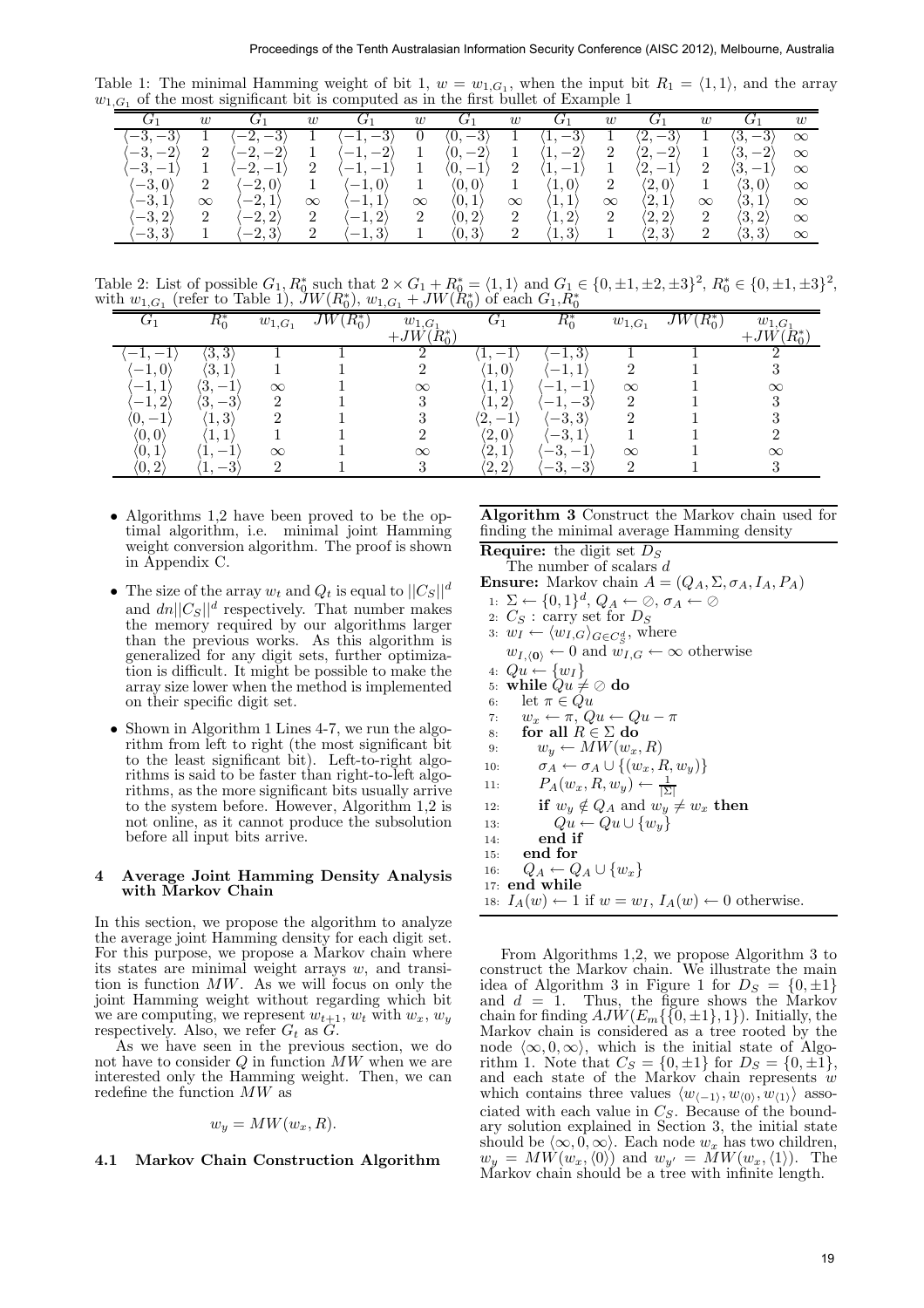

Figure 1: A state of constructing the Markov chain for finding  $AJW(E_m\{\{0,\pm1\},1\})$  by Algorithm 3. States  $\langle 0, 1, \infty \rangle$  and  $\langle 1, 2, \infty \rangle$  are shown to be equivalent, and can be grouped.

Now, consider nodes with same label as one node. Also, all children of  $\langle 1, 2, \infty \rangle$  are almost similar to the children of  $\langle 0, 1, \infty \rangle$ . The only difference is the addition of one to every entries of each node. Then, we can consider  $\langle 0, 1, \infty \rangle$  to be equivalent to  $\langle 1, 2, \infty \rangle$ , and note this information as the weight of the transition from  $\langle 0, 1, \infty \rangle$  to  $\langle 1, 2, \infty \rangle$ . We consider  $\langle 0, 1, \infty \rangle$ and  $\langle 1, 2, \infty \rangle$  to be in the same *equivalent class*. This example will be shown in detail in Example 3 of Appendix A.

Let

where

$$
A = (Q_A, \Sigma, \sigma_A, I_A, P_A),
$$

- $Q_A$  is a set of states,
- $\Sigma$  is the alphabet, i.e., the set of all possible digits,
- $\sigma_A \subseteq Q_A \times \Sigma \times Q_A$  is a set of transitions,
- $I_A: Q_A \to \mathbb{R}^+$  is an initial-state probabilities for each state in  $Q_A$ ,
- $P_A: \sigma_A \to \mathbb{R}^+$  is the transition probabilities for each transition in  $\sigma_A$ .

The algorithm is described as follows:

• We define the set  $Q_A$  as the set of equivalence classes of the possible value of  $w_t$  in Algorithms 1,2. Let  $w_x = \langle w_{x,G} \rangle_{G \in C_S^d}$  and  $w_{x'} =$  $\langle w_{x',G} \rangle_{G \in C_S^d}$  be the possible value of  $w_t$ . We consider  $w_x$  and  $w_{x'}$  equivalent if and only if

$$
\exists p \forall G(w_{x,G} + p = w_{x',G})
$$

when  $p \in \mathbb{Z}$  and  $G \in C_S^d$ .

With this method, the number of states in Markov chain becomes finite in our interested digit sets. However, the number can be very large when the digit set becomes larger. For example, the number of states is 1, 216, 376 for  $d = 3$  and  $D_S = \{0, \pm 1, \pm 3\}.$ 

In many digit sets, the number of states in the Markov chain in the Markov chain is not finite, e.g. the representation in which  $D_S = \{0, 1, 3\}$ and  $d = 1$ . In (12), we provide the proof of the finiteness of the Markov chain in a class of representation which cover all representations practically used in multi-scalar multiplication. Also, we are working on finding other reduction methods, which enable us to discover the value for wider class of representations.

• To find the average joint Hamming density, we need to find the possibility that the Markov chain is on each equivalence class after we input a bit string length  $n \to \infty$ . That is the stationary distribution of the Markov chain. We consider the function  $MW$ , defined in Algorithm 2, as the transition from the equivalence class of  $w_x$ to the equivalence class of  $w_y$ , where the input of the transition is R. It is obvious that if  $w_x$  is equivalent  $w'_x$  and  $w_y = MW(w_x, R)$ ,

$$
w_{y'} = MW(w_x', R),
$$

 $w_y$  and  $w_{y'}$  are equivalent. Then, the transition is well-defined. By this definition,

$$
\Sigma = \{0, 1\}^d,
$$

as in Line 1 of Algorithm 3. Also, the set of transition  $\sigma_A$  is defined as

$$
\sigma_A = \{ (w_x, R, w_y) | w_y = MW(w_x, R) \}.
$$

- We initiate  $w_t$  in Algorithm 1 Line 2. We refer the value initiated to  $w_t$  as  $w_t$ , as shown in Line 3 of Algorithm 3. We set the value  $w_I$  as the initial state of the Markov chain. By the definition of  $I_A$ ,  $I_A(w_I) = 1$ , and  $I_A(w) = 0$  if  $w \neq w_I$ , as shown in Algorithm 3 Line 18.
- We generate the set of state  $Q_A$  using the algorithm based on the breadth-first search scheme starting from  $w_I$ . This is shown in Algorithm 3 Lines 5-17.
- Since the occurence possibility of all alphabets is equal, the transform possibility  $P_A(\gamma) = \frac{1}{|\Sigma|}$  for all  $\gamma \in \sigma_A$ . This is shown in Algorithm 3 Line 11.

Let  $C$  be a number of states. We number each state  $d \in Q_A$  as  $d_p$  where  $1 \leq p \leq C$ . Let  $\pi^T = (\pi_p^T)$ be a probabilistic distribution at time T, i.e.  $\pi_p^T$  is the possibility that we are on state  $d_p$  after received input length T. Let  $P = (P_{pq}) \in \mathbb{R}^{|Q_A| \times |Q_A|}$  be the transition matrix such that

$$
P_{pq} = \sum_{R \in \Sigma} P_A(d_p, R, d_q).
$$

Without loss of generality, assume  $d_1$  representing the state that corresponds to the equivalence class of  $w_I$ . Then,  $\pi^0 = (1, 0, \ldots, 0)^t$ . From the equation  $\pi^{T+1} =$  $\pi^T P$ , we find the stationary distribution such that  $\pi^{T+1} = \pi^T$  by the eigen decomposition.

The next step is to find the average Hamming density from the stationary distribution  $\pi$ . Define  $WK$ as a function from  $\sigma_A$  to the set of integer by

$$
WK(\tau) = w_{y,\langle 0 \rangle} - w_{x,\langle 0 \rangle},
$$

when  $\tau = (w_x, G, w_y) \in \sigma_A$ . The function can be described as the change of the Hamming weight in the case that the carry tuple is  $\langle 0 \rangle$ . We compute the average Hamming density by the average value of the change in the Hamming weight when  $n$  is increased by 1 in the stationary distribution formalized as

$$
AJW(E_m\{D_S, d\}) = \sum_{\tau \in \sigma_A} \frac{\pi_{f(\tau)} W K(\tau)}{|\Sigma|},
$$

when  $f(\tau) = w_x$  if  $\tau = (w_x, G, w_y)$ .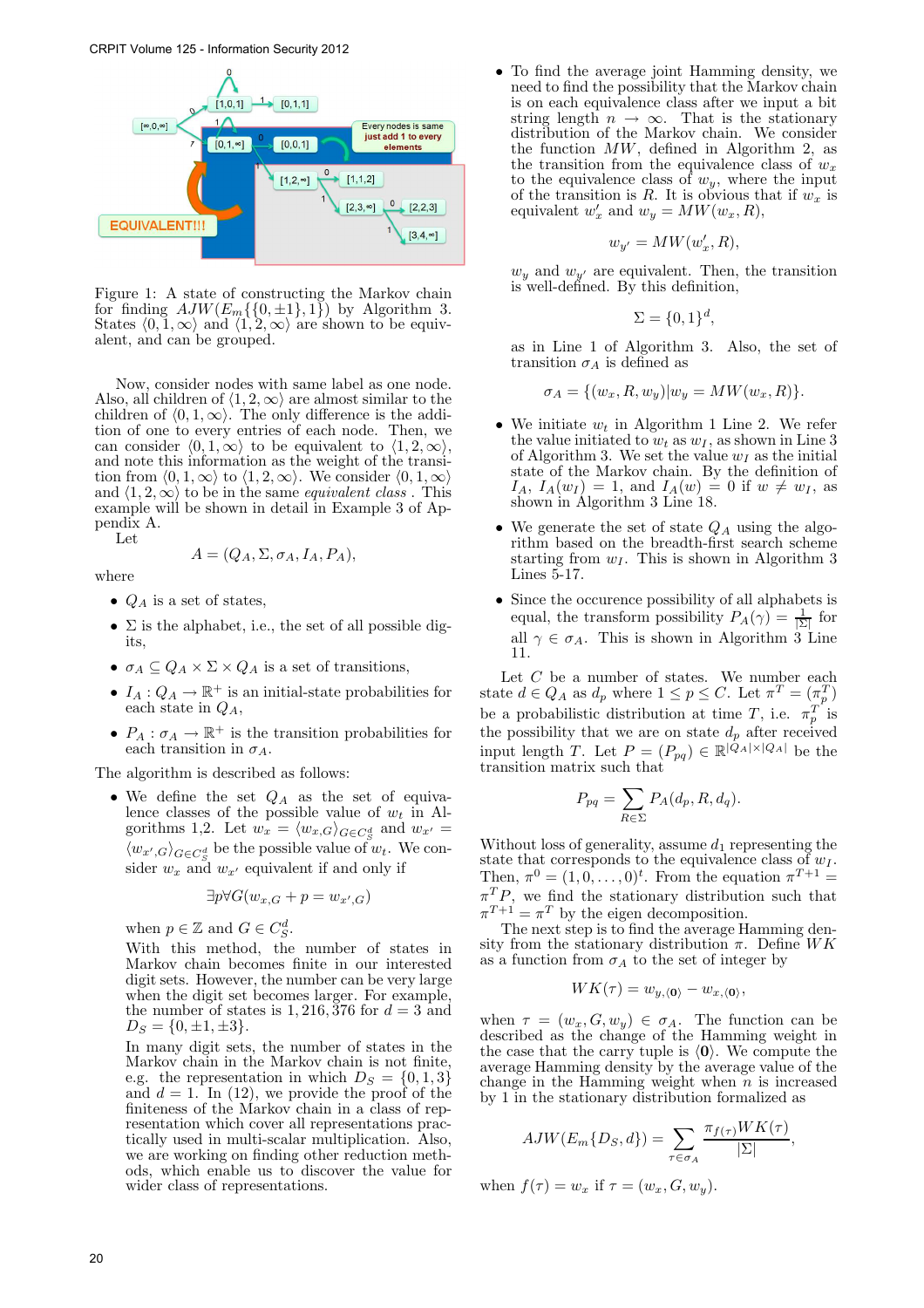Table 4: The average joint Hamming density,  $AJW(E_m\{D_S, d\})$ , when  $D_S = \{0, \pm 1, \pm 3, \ldots, \pm (2h+1)\}$  found by our analysis method, with the number of states in the Markov chain on each case

| $\hbar$<br>$d=2$<br>$d=1$                                                                                                                                                                                                                                                                                                                                                                                                                                                                                                                                                                                                                                                                                                                                                                          | $d=4$<br>$d=3$                                                                                                                                                                                                                                                                                                                                                                                                                                                                                                                                                                                                                                                                                                                                                                                                                                                                                                                                                                                                                                                                                  |
|----------------------------------------------------------------------------------------------------------------------------------------------------------------------------------------------------------------------------------------------------------------------------------------------------------------------------------------------------------------------------------------------------------------------------------------------------------------------------------------------------------------------------------------------------------------------------------------------------------------------------------------------------------------------------------------------------------------------------------------------------------------------------------------------------|-------------------------------------------------------------------------------------------------------------------------------------------------------------------------------------------------------------------------------------------------------------------------------------------------------------------------------------------------------------------------------------------------------------------------------------------------------------------------------------------------------------------------------------------------------------------------------------------------------------------------------------------------------------------------------------------------------------------------------------------------------------------------------------------------------------------------------------------------------------------------------------------------------------------------------------------------------------------------------------------------------------------------------------------------------------------------------------------------|
| $\frac{1}{2} = 0.5$<br>$\frac{1}{3} \approx 0.3333$<br>(Existing work (14))<br>(Existing work (1))<br>$\theta$<br>$(9 \text{ states})$<br>$(64 \text{ states})$                                                                                                                                                                                                                                                                                                                                                                                                                                                                                                                                                                                                                                    | $\frac{115}{179} \approx 0.6424$<br>$\frac{23}{39} \approx 0.5897$<br>(Existing work (15))<br>(Existing work (15))<br>$(941 \text{ states})$<br>$(16782 \text{ states})$                                                                                                                                                                                                                                                                                                                                                                                                                                                                                                                                                                                                                                                                                                                                                                                                                                                                                                                        |
| $\frac{281}{786} \approx 0.3575$<br>$\frac{1}{4} = 0.25$<br>(Existing work (4))<br>(Improved result)<br>$\mathbf{1}$<br>$(38 \text{ states})$<br>$(3189 \text{ states})$                                                                                                                                                                                                                                                                                                                                                                                                                                                                                                                                                                                                                           | $\frac{20372513}{49809043} \approx 0.4090$<br>(New result)<br>$(1216376 \text{ states})$                                                                                                                                                                                                                                                                                                                                                                                                                                                                                                                                                                                                                                                                                                                                                                                                                                                                                                                                                                                                        |
| $\frac{1496396}{4826995} \approx 0.3100$<br>$\frac{2}{9} \approx 0.2222$<br>(Existing work (11))<br>$\overline{2}$<br>(New result)<br>$(70 \text{ states})$<br>$(19310 \text{ states})$                                                                                                                                                                                                                                                                                                                                                                                                                                                                                                                                                                                                            |                                                                                                                                                                                                                                                                                                                                                                                                                                                                                                                                                                                                                                                                                                                                                                                                                                                                                                                                                                                                                                                                                                 |
| $\frac{1}{5} = 0.2$<br>0.2660<br>$\sqrt{3}$<br>(Existing work (4))<br>(New result)<br>$(119 \text{ states})$<br>$(121601 \text{ states})$                                                                                                                                                                                                                                                                                                                                                                                                                                                                                                                                                                                                                                                          |                                                                                                                                                                                                                                                                                                                                                                                                                                                                                                                                                                                                                                                                                                                                                                                                                                                                                                                                                                                                                                                                                                 |
| $\frac{4}{21} \approx 0.1904$<br>0.2574<br>(Existing work (11))<br>(New result)<br>4<br>$(130262 \text{ states})$<br>$(160 \text{ states})$                                                                                                                                                                                                                                                                                                                                                                                                                                                                                                                                                                                                                                                        |                                                                                                                                                                                                                                                                                                                                                                                                                                                                                                                                                                                                                                                                                                                                                                                                                                                                                                                                                                                                                                                                                                 |
| vorks when expand a pair of integers using<br>$\pm 3$<br>Average Joint<br>Research<br>Hamming Weight<br>$\frac{3}{8} = 0.3750$<br>vanzi, 2002 (9).<br>$\frac{121}{326} \approx 0.3712$<br>ng et al., 2004 (10)<br>$\frac{4}{11} \approx 0.3636$<br>[oller, 2004 (11)                                                                                                                                                                                                                                                                                                                                                                                                                                                                                                                               | $\{0, \pm 1, \pm 3\}$ . The most significant results is the<br>case when $d = 2$ , and $DS = \{0, \pm 1, \pm 3\}$ . This<br>problem was raised as a future work by Solinas<br>in $2001$ (1), and there are many works proposed<br>the upper bound of the minimal average joint<br>Hamming density in this case. We can find the<br>minimal average Hamming density, and give the<br>solution of this open problem. We show our re-                                                                                                                                                                                                                                                                                                                                                                                                                                                                                                                                                                                                                                                              |
| $\frac{239}{661} \approx 0.3616$<br>nen et al., 2007 (5)<br>$\frac{281}{786} \approx 0.3575$ [Optimal]<br>Our Result                                                                                                                                                                                                                                                                                                                                                                                                                                                                                                                                                                                                                                                                               | sult compared with the previous works in Table<br>3.<br><b>Conclusion and Future Works</b><br>5                                                                                                                                                                                                                                                                                                                                                                                                                                                                                                                                                                                                                                                                                                                                                                                                                                                                                                                                                                                                 |
| Analysis Results<br>ng the analysis method proposed in Subsection<br>can find many crucial results on the average<br>amming density. Some results are shown in<br>1. Our results match many existing result (1,<br>4). And, we discover some results that have<br>n found in the literature. We can describe the<br>as follows:<br>hen $d = 1$ , we can find the average joint<br>imming density of all digit sets $D_S$<br>$=$<br>$\{\pm 1, \pm 3, \ldots, \pm (2h + 1)\}\$ when $h \leq 31$ . If<br>$= 2^p - 1$ for some $p \in \mathbb{Z}$ , our results match the<br>isting results by Muir and Stinson (4). And,<br>observe from the results that there is a rela-<br>in between $h$ and the average joint Hamming<br>nsity. Let $p$ be an integer such that<br>$2^{p-1} - 1 < h < 2^p - 1$ , | In this paper, we propose the generalized minimal<br>weight conversion algorithm for $d$ integers. The algo-<br>rithm can be applied to any finite digit set $DS$ . Then<br>we propose the algorithm to construct a Markov chain<br>which can be used for finding the average joint Ham-<br>ming density automatically. As a result, we can<br>discover some minimal average joint Hamming den-<br>sity automatically without the prior knowledge of the<br>structure of the digit set. This helps us explore the av-<br>erage Hamming density of the unstructured set. For<br>example, we find that the minimal average density is<br>$\frac{281}{786} \approx 0.3575$ when $d = 2$ and $D_S = \{0, \pm 1, \pm 3\}$ . This<br>improves the upper bound presented by Dahmen et<br>al., that is $\frac{239}{661} \approx 0.3616$ .<br>Many ideas proposed in this paper are also intro-<br>duced in the minimal weight conversion algorithm for<br>double-base chain $(16)$ , and the analysis of the ef-<br>ficiency of the chain is one of the most interesting<br>problem we are challenging. |
| $AJW(D_{S_h}, 1) = \frac{2^{\nu}}{(p+1)2^p + (h+1)}.$                                                                                                                                                                                                                                                                                                                                                                                                                                                                                                                                                                                                                                                                                                                                              | References                                                                                                                                                                                                                                                                                                                                                                                                                                                                                                                                                                                                                                                                                                                                                                                                                                                                                                                                                                                                                                                                                      |

Table 3: Comparing our result with the other previous works when expand a pair of integers using  $\{0, \pm 1, \pm 3\}$ 

| Research                | Average Joint                                   |
|-------------------------|-------------------------------------------------|
|                         | Hamming Weight                                  |
| Avanzi, 2002 (9)        | $\frac{3}{8} = 0.3750$                          |
| Kuang et al., 2004 (10) | $\frac{121}{326} \approx 0.3712$                |
| Moller, 2004 (11)       | $\frac{4}{11} \approx 0.3636$                   |
| Dahmen et al., 2007 (5) | $\frac{239}{661} \approx 0.3616$                |
| Our Result              | $\approx 0.3575$ [Optimal]<br>$\frac{281}{786}$ |

#### 4.2 Analysis Results

By using the analysis method proposed in Subsection 4.1, we can find many crucial results on the average joint Hamming density. Some results are shown in Table 4. Our results match many existing result (1, 4, 7, 14). And, we discover some results that have not been found in the literature. We can describe the results as follows:

• When  $d = 1$ , we can find the average joint Hamming density of all digit sets  $D_S$  $\{0, \pm 1, \pm 3, \ldots, \pm (2h + 1)\}\$  when  $h \leq 31$ . If  $\tilde{h} = 2^p - 1$  for some  $p \in \mathbb{Z}$ , our results match the existing results by Muir and Stinson (4). And, we observe from the results that there is a relation between  $h$  and the average joint Hamming density. Let  $p$  be an integer such that

$$
2^{p-1} - 1 < h < 2^p - 1,
$$
\n2p

$$
AJW(D_{S_h}, 1) = \frac{2^p}{(p+1)2^p + (h+1)}.
$$
  
where  $D_{S_h} = \{0, \pm 1, \pm 3, \dots, \pm (2h+1)\}.$ 

• When  $d = 2$ , we can find the average joint Hamming density of  $D_S = \{0, \pm 1, \pm 3, \ldots, \pm (2h + 1)\}\$ 

## 5 Conclusion and Future Works

## References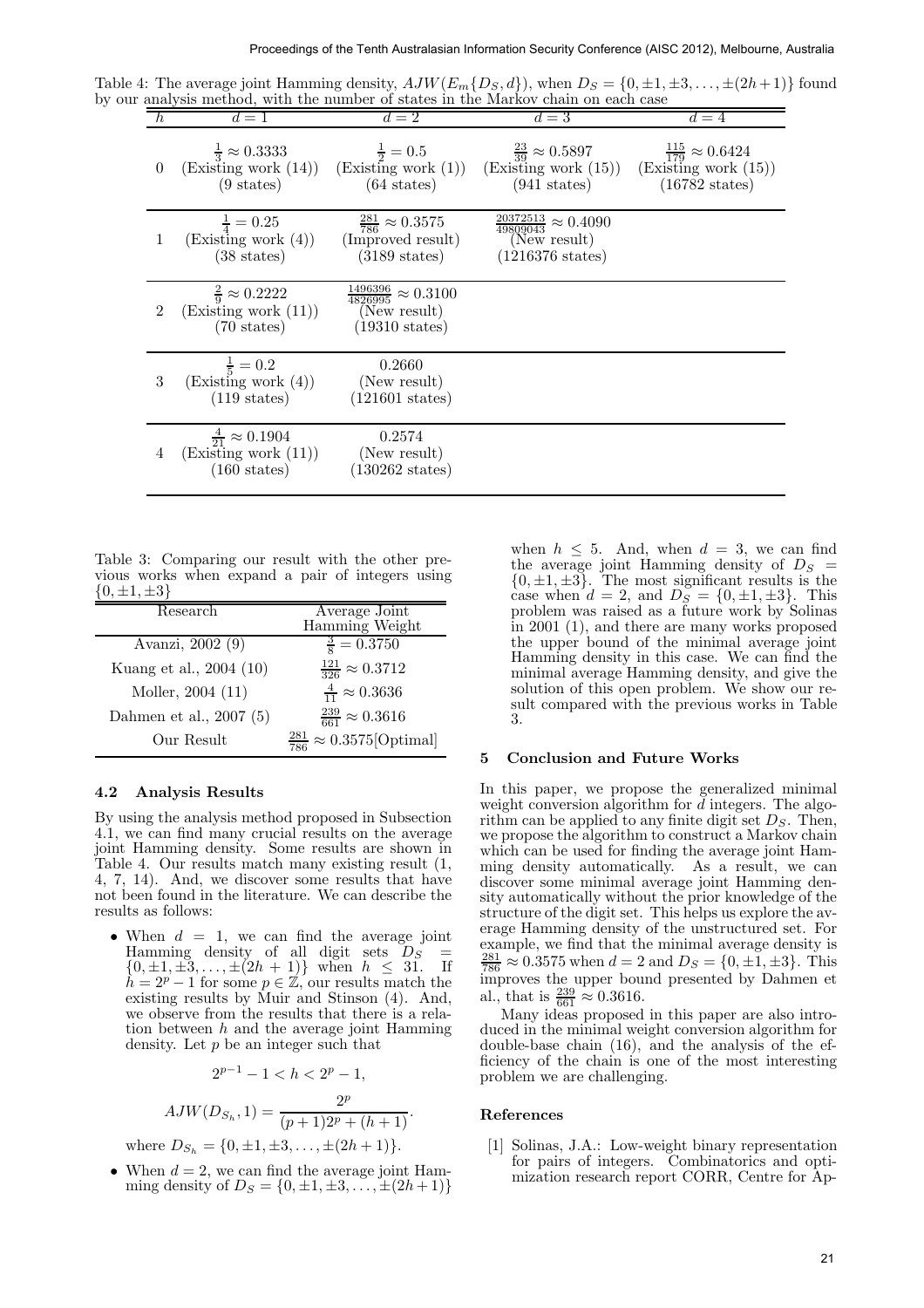plied Cryptographic Research, University of Waterloo (2001)

- [2] Heuberger, C., Muir, J.A.: Minimal weight and colexicographically minimal integer representation. Journal of Mathematical Cryptology 1 (2007) 297–328
- [3] Heuberger, C., Muir, J.A.: Unbalanced digit sets and the closest choice strategy for minimal weight integer representations. Designs, Codes and Cryptography 52(2) (2009) 185–208
- [4] Muir, J.A., Stinson, D.R.: New minimal weight representation for left-to-right window methods. Technical report, Department of Combinatorics and Optimization, School of Computer Science, University of Waterloo (2004)
- [5] Dahmen, E., Okeya, K., Takagi, T.: A new upper bound for the minimal density of joint representations in elliptic curve cryptosystems. IEICE Trans. Fundamentals E90- $\hat{A}(5)$  (2007) 952-959
- [6] Dahmen, E., Okeya, K., Takagi, T.: An advanced method for joint scalar multiplications on memory constraint devices. In: Security and Privacy in Ad-hoc and Sensor Networks. Volume 3813/2005 of Lecture Notes in Computer Science., Springer (2005) 189–204
- [7] Dahmen, E.: Efficient algorithms for multiscalar multiplications. Master's thesis, Department of Mathematics, Technical University of Darmstadt (2005)
- [8] Okeya, K.: Joint sparse forms with twelve precomputed points. IEICE Technical Report IEICE-109(IEICE-ISEC-42) (2009) 43–50
- [9] Avanzi, R.: On multi-exponentiation in cryptography. Cryptology ePrint Archive, 2002/154 (2002)
- [10] Kuang, B., Zhu, Y., Zhang, Y.: An improved algorithm for  $uP + vQ$  using JSF<sub>3</sub>. In: Applied Cryptography and Network Security. Volume 2004/3089 of Lecture Notes in Computer Science., Springer (2004) 467–478
- [11] Moller, B.: Fractional windows revisited:improved signed-digit representations for efficient exponentiation. In: Information Security and Cryptology - ICISC 2004. Volume 3506/2005 of Lecture Notes in Computer Science., Springer (2005) 137–153
- [12] Suppakitpaisarn, V., Edahiro, E., Imai, H.: Calculating Average Joint Hamming Weight for Minimal Weight Conversion of  $d$  Integers In: Workshop on Algorithms and Computation - WALCOM 2012. Lecture Notes in Computer Science., Springer (2012), (to be appeared)
- [13] Haggstrom, O.: Finite Markov Chains and Algorithmic Application. 1 edn. Volume 52 of London Mathematical Society, Student Texts. Cambride University, Coventry, United Kingdom (2002)
- [14] Egecioglu, O., Koc, C.K.: Exponentiation using canonical recoding. Theoretical Computer Science 129 (1994) 407–417
- [15] Heuberger, C., Katti, R., Prodinger, H., Ruan, X.: The alternating greedy expansion and applications to left-to-right algorithms. IEICE Trans. Fundamentals E90-A (2007) 341–356
- [16] Suppakitpaisarn, V., Edahiro, E., Imai, H.: Fast elliptic curve cryptography using optimal doublebase chains Cryptology ePrint Archive, Report  $2011/030(2011)$
- [17] Schmidt, V.: Markov Chains and Monte-Carlo Simulation. Department of Stochastics, University Ulm (2006)

# Appendix A: More Examples

In this section, we give more examples for better understanding of the algorithm proposed in Section 3,4. Example 2 is the example for the minimal weight conversion in Section 3, and Examples 3,4 are the examples for the Markov chain construction proposed in Section 4.

**Example 2** Compute  $E_m\{\{0,\pm 1,\pm 3\},2\}(23,5)$  using Algorithm 1,2.

- $E_b\{2\}(23,5) = \langle (10111), (00101) \rangle.$
- When  $D_s = \{0, \pm 1, \pm 3\}, C_s = \{0, \pm 1, \pm 2, \pm 3\}.$
- To simplify the explanation, we present it when the loop in Algorithm 1 Lines  $4-7$  assigned t to 0, that is the last time on this loop. This means we have computed  $w_1$  and  $Q_1$ . In this example,  $w_t = \langle w_{t,G_t} \rangle_{G_t}$  where  $G_t \in \{0, \pm 1, \pm 2, \pm 3\}^2$ . As  $w_1, Q_1$  has 49 elements, we are not able to list them all. To show some elements of  $w_1, Q_1$ ,

$$
w_{1,\langle 0,0\rangle} = 3, w_{1,\langle 1,0\rangle} = 2, w_{1,\langle 2,0\rangle} = 3.
$$
  
\n
$$
Q_{1,\langle 1,\langle 0,0\rangle\rangle} = (1011),
$$
  
\n
$$
Q_{1,\langle 1,\langle 1,0\rangle\rangle} = (0300),
$$
  
\n
$$
Q_{1,\langle 1,\langle 2,0\rangle\rangle} = (0301),
$$
  
\n
$$
Q_{1,\langle 2,\langle 0,0\rangle\rangle} = (0010),
$$
  
\n
$$
Q_{1,\langle 2,\langle 1,0\rangle\rangle} = (0010),
$$
  
\n
$$
Q_{1,\langle 2,\langle 2,0\rangle\rangle} = (0010).
$$

• Although, the loop in Algorithm 2 examines all  $G_0 \in Cs^2$ , we focus our interested the step where  $G_0 = \langle 0 \rangle$ . Note that in this case

$$
AE \leftarrow \langle 1, 1 \rangle + \langle 0, 0 \rangle = \langle 1, 1 \rangle.
$$

- Now, we focus our interested to the loop in Algorithm 2 Line 3-10. If  $R_0^* = \langle 0, 0 \rangle$ ,  $ae_1 - r_{0,1}^* = 1$ and  $2 \nmid (ae_1 - r_{0,1}^*)$ . Then,  $we_{\langle 0,0 \rangle} \leftarrow \infty$ .
- If  $R_0^* = \langle 1, 1 \rangle$ ,

$$
G_1 \leftarrow \langle \frac{ae_1 - r_{0,1}^*}{2}, \frac{ae_2 - r_{0,2}^*}{2} \rangle = \langle 0, 0 \rangle.
$$

As stated on the first paragraph,  $w_{1,(0,0)} = 3$ . Then,  $we_{(1,1)} \leftarrow 3 + 0 = 3$  by Line 6.

• If  $R_0^* = \langle -1, -3 \rangle$ ,

$$
G_1 \leftarrow \langle \frac{ae_1 - r_{0,2}^*}{2}, \frac{ae_1 - r_{0,2}^*}{2} \rangle = \langle 1, 2 \rangle.
$$

Then, we refer to  $w_{1,(1,2)}$  which is 1. Then,  $we_{(-1,-3)} \leftarrow 1 + 1 = 2.$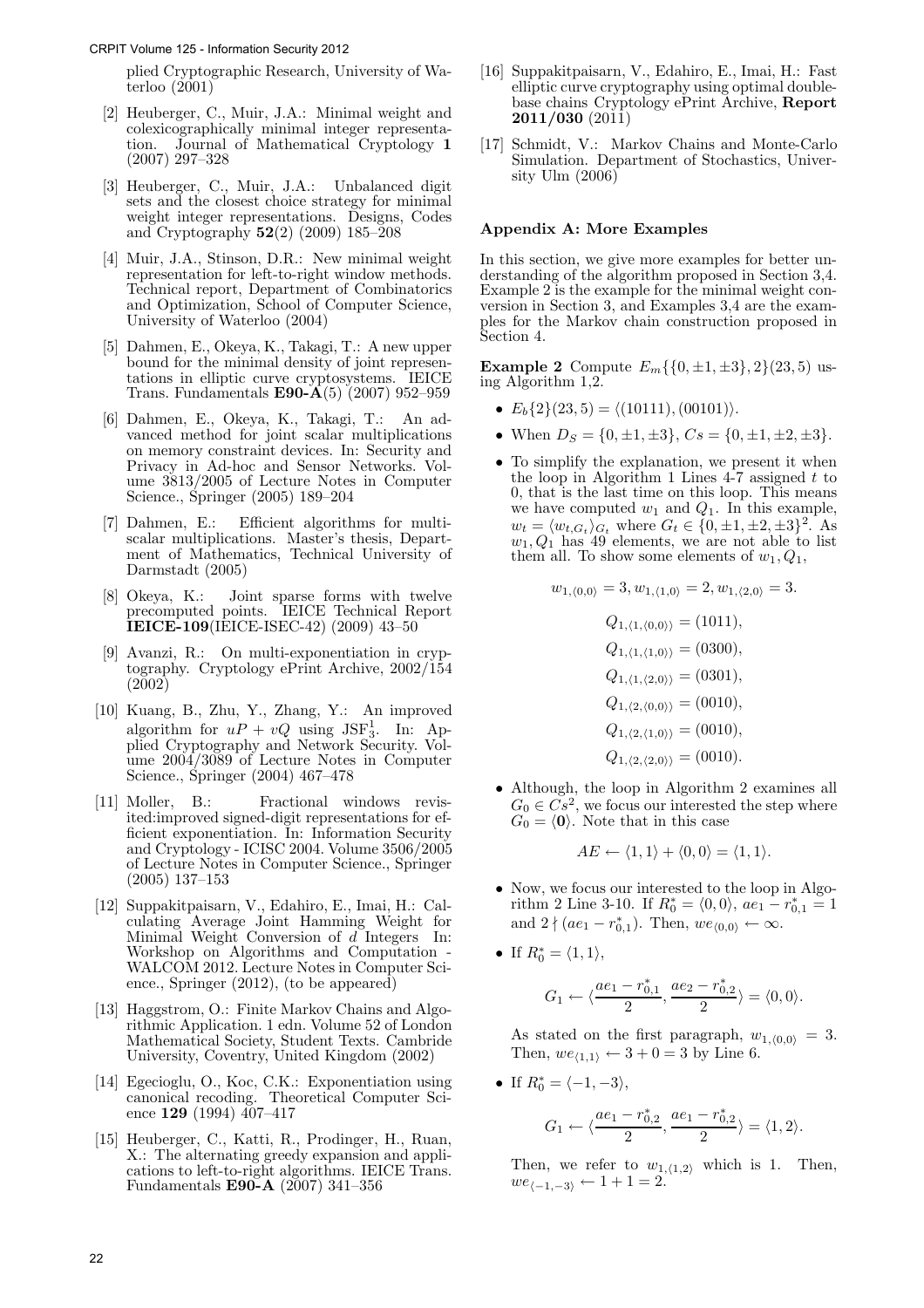• In Line 11, we select the least number among  $we$ , and the minimum value is  $we_{\langle -1,-3\rangle} = 2$ . Then,  $w_{0,\langle 0,0\rangle} = 2.$ 

$$
Q_{0,\langle 1,\langle 0,0\rangle\rangle} \leftarrow \langle Q_{1,\langle 1,\langle 1,2\rangle\rangle}, -1 \rangle = (0300\overline{1}).
$$

$$
Q_{0,\langle 2,\langle 0,0\rangle\rangle} \leftarrow \langle Q_{1,\langle 2,\langle 1,2\rangle\rangle}, -3 \rangle = (0100\overline{3}),
$$

which is the output of the algorithm.

**Example 3** Construct the Markov chain<br> $A = (Q_4, \Sigma, \sigma_4, I_4, P_4)$  for finding  $A = [Q_A, \Sigma, \sigma_A, I_A, P_A]$  for  $AJW(E_m\{\{0,\pm 1\},1\}).$ 

• As  $D_S = \{0, \pm 1\}, C_s = \{0, \pm 1\}.$  Then,

$$
w = \langle w_{\langle -1 \rangle}, w_{\langle 0 \rangle}, w_{\langle 1 \rangle} \rangle.
$$

The initial value of  $w, w_I$  is

$$
w_I = \langle \infty, 0, \infty \rangle.
$$

• Consider the loop in Lines 5-17. On the first iteration,  $w_x = w_I$  in Line 7. If R is assigned to  $\langle 0 \rangle$  in Line 8, the result of the function  $\overline{MW}$  in Line 9,  $w_y$  is

$$
w_A = \langle 1, 0, 1 \rangle.
$$

Then, we add  $\alpha = \langle w_I, \langle 0 \rangle, w_A \rangle$  to the set  $\sigma_A$  as shown in Line 10. The probability of the transition  $\alpha$  is  $\frac{1}{|\Sigma|} = \frac{1}{|\{0,1\}|} = \frac{1}{2}$ . Also, we add  $w_A$  to the set  $Qu.$ 

• Similarly, if  $R = \langle 1 \rangle$ ,  $w_y$  is

$$
w_B = \langle 0, 1, \infty \rangle.
$$

Then,  $w_B \in Q_A$ , and  $\langle w_I, \langle 1 \rangle, w_B \rangle \in \sigma_A$ .

• Next, we explore the state  $w_A$ , as we explore the set  $Q_A$  by the breadth-first search algorithm. If  $R = \langle 0 \rangle$ ,  $w_y$  is  $\langle 1, 0, 1 \rangle$ . And if  $R = \langle 1 \rangle$ ,  $w_y$  is  $\langle 1, 1, 0 \rangle$ . Then,

$$
\langle \langle 1, 0, 1 \rangle, \langle 0 \rangle, \langle 1, 0, 1 \rangle \rangle \in \sigma_A,
$$
  

$$
\langle \langle 1, 0, 1 \rangle, \langle 1 \rangle, \langle 0, 1, 1 \rangle \rangle \in \sigma_A.
$$

The first transition is the self-loop. Hence, we need not to explore it again.

• We explore the state  $w_B$ , the result is

$$
\langle\langle 0,1,\infty\rangle,\langle 0\rangle,\langle 1,1,2\rangle\rangle\in\sigma_A,
$$

$$
\langle\langle 0,1,\infty\rangle,\langle 1\rangle,\langle 1,2,\infty\rangle\rangle\in\sigma_A.
$$

We note that  $\langle 1, 1, 2 \rangle$  is equivalent to  $\langle 0, 0, 1 \rangle$ , and we denote it as  $(0, 0, 1)$ . Also,  $\langle 1, 2, \infty \rangle$  is equivalent to  $\langle 0, 1, \infty \rangle$ . Then, the second transition is the self-loop.

• Then, we explore the state  $\langle 0, 1, 1 \rangle$ . We get the condition

$$
\langle\langle 0,1,1\rangle,\langle 0\rangle,\langle 1,1,2\rangle\rangle\in\sigma_A,
$$

$$
\langle \langle 0,1,1\rangle, \langle 1\rangle, \langle 1,2,1\rangle \rangle \in \sigma_A.
$$

We denote  $\langle 1, 1, 2 \rangle$  and  $\langle 1, 2, 1 \rangle$  by  $\langle 0, 0, 1 \rangle$ ,  $\langle 0, 1, 0 \rangle$  respectively.



Figure 2: The Markov chain constructed by Algorithm 3 used for finding  $AJW(E_m\{\{0,\pm 1\},1\})$ 

• We explore  $\langle 0, 0, 1 \rangle$  and get the condition

$$
\langle\langle 0,0,1\rangle,\langle 0\rangle,\langle 1,0,1\rangle\rangle\in\sigma_A,
$$

$$
\langle \langle 0,0,1\rangle,\langle 1\rangle,\langle 0,1,1\rangle\rangle \in \sigma_A.
$$

• Exploring  $(0, 1, 0)$  makes we get

$$
\langle\langle 0,1,0\rangle,\langle 0\rangle,\langle 1,1,1\rangle\rangle\in\sigma_A,
$$

 $\langle \langle 0, 1, 0 \rangle, \langle 1 \rangle, \langle 1, 1, 0 \rangle \rangle \in \sigma_A.$ 

We denote  $\langle 1, 1, 1 \rangle$  as  $\langle 0, 0, 0 \rangle$ .

• From the state  $\langle 0, 0, 0 \rangle$ , we get

$$
\langle\langle 0,0,0\rangle,\langle 0\rangle,\langle 1,0,1\rangle\rangle\in\sigma_A,
$$

 $\langle \langle 0, 0, 0 \rangle, \langle 1 \rangle, \langle 0, 1, 0 \rangle \rangle \in \sigma_A.$ 

• From the state  $\langle 1, 1, 0 \rangle$ , we get

 $\langle \langle 1, 1, 0 \rangle, \langle 0 \rangle, \langle 2, 1, 1 \rangle \rangle \in \sigma_A$ ,

 $\langle \langle 1, 1, 0 \rangle, \langle 1 \rangle, \langle 1, 1, 0 \rangle \rangle \in \sigma_A.$ 

We denote  $\langle 2, 1, 1 \rangle$  as  $\langle 1, 0, 0 \rangle$ .

• Last, from the state  $\langle 1, 0, 0 \rangle$ , we get

 $\langle \langle 1, 0, 0 \rangle, \langle 0 \rangle, \langle 1, 0, 1 \rangle \rangle \in \sigma_A$ ,

 $\langle \langle 1, 0, 0 \rangle, \langle 1 \rangle, \langle 0, 1, 0 \rangle \rangle \in \sigma_A.$ 

• We show the Markov chain in Figure 1.

**Example 4** Construct the Markov chain  $A = (Q_A, \Sigma, \sigma_A, I_A, P_A)$  for finding  $A = (Q_A, \Sigma, \sigma_A, I_A, P_A)$  for finding  $AJW(E_m\{\{0,\pm 1\},2\}).$ 

• As 
$$
D_S = \{0, \pm 1\}
$$
,  $Cs = \{0, \pm 1\}$ . Then,

$$
w = \langle w_{\langle -1, -1 \rangle}, w_{\langle -1, 0 \rangle}, w_{\langle -1, 1 \rangle}, w_{\langle 0, 0 \rangle}, w_{\langle 0, 1 \rangle}, w_{\langle 0, 1 \rangle}, w_{\langle 1, 1 \rangle}, w_{\langle 1, 0 \rangle}, w_{\langle 1, 1 \rangle} \rangle.
$$

The initial value of  $w, w_I$  is

$$
w_I = \langle \infty, \infty, \infty, \infty, \\ \infty, \infty, \infty, \\ \infty, \infty \rangle.
$$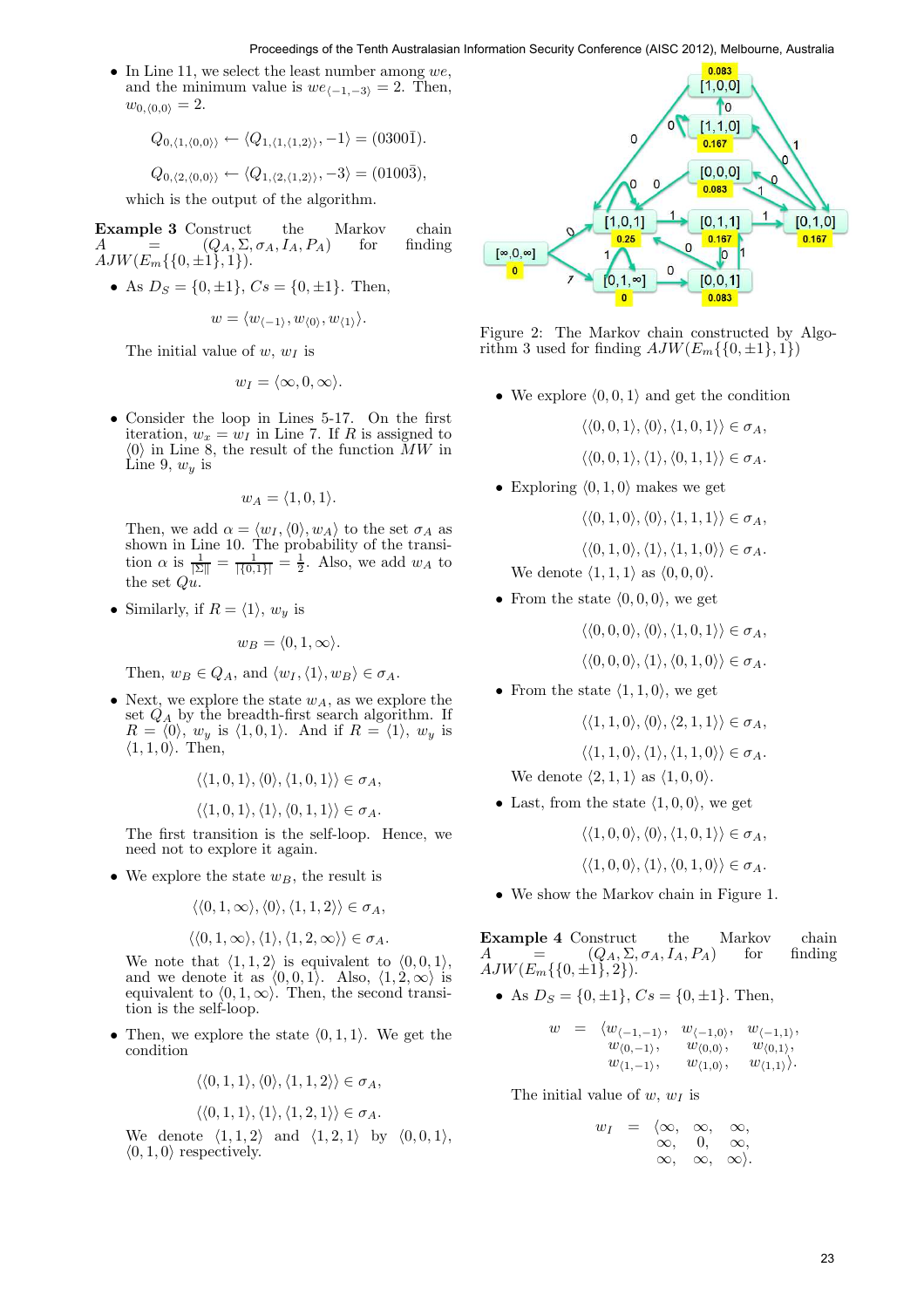

Figure 3: The Markov chain constructed by Algorithm 3 after the second iteration of the loop in Lines 8-17

• Consider the loop in Lines 5-17. On the first iteration,  $w_x = w_I$  in Line 7. If R is assigned to  $\langle 0, 0 \rangle$  in Line 8, the result of the function  $MW$ in Line 9,  $w_y$  is

$$
w_y = w_A = \begin{array}{ccc} \langle 1, & 1, & 1, \\ 1, & 0, & 1, \\ 1, & 1, & 1 \rangle. \end{array}
$$

Then, we add  $\alpha = \langle w_I, \langle 0, 0 \rangle, w_A \rangle$  to the set  $\sigma_A$ as shown in Line 10. The probability of the transition  $\alpha$  is  $\frac{1}{|\Sigma|} = \frac{1}{|\{0,1\}^2|} = \frac{1}{4}$ . Also, we add  $w_A$ to the set  $Qu.$ 

- The algorithm explores all  $R \in \{0,1\}^2$ . The result is shown in Figure 2.
- On the second iteration,  $w_x = w_A$ . If R is assigned to  $\langle 0, 0 \rangle$ , the result of the function MW is  $w_A$  itself. Therefore, the Markov chain consists of the self-loop at the state corresponding to  $w_A$ .

# Appendix B: the Carry Set

In this section, we present the algorithm to find the carry set  $C_S$  in Algorithms 1,2. We show the method in Algorithm 4. It is based on breadth-first search scheme. And, we find the upper bound of the cardinality of the carry set in Lemma 5.1.

| <b>Algorithm 4</b> Find the carry set of the given digit set                              |
|-------------------------------------------------------------------------------------------|
| <b>Require:</b> the digit set $DS$                                                        |
| <b>Ensure:</b> the carry set $C_S$                                                        |
| 1: $Ct \leftarrow \{0\}, C_S \leftarrow \emptyset$                                        |
| 2: while $Ct \neq \emptyset$ do                                                           |
| let $x \in Ct$<br>3:                                                                      |
| 4: $Ct \leftarrow Ct \cup (\{\frac{x+d}{2} \in \mathbb{Z}   d \in D_S\} - C_S - \{x\})$   |
| 5: $Ct \leftarrow Ct \cup (\{\frac{x+d+1}{2} \in \mathbb{Z}   d \in D_S\} - C_S - \{x\})$ |
| 6: $C_S \leftarrow C_S \cup \{x\}$                                                        |
| 7: $Ct \leftarrow Ct - \{x\}$                                                             |
| 8: end while                                                                              |

**Lemma 5.1** Given the finite digit set  $D<sub>S</sub>$ , Algorithm 3 always terminates. And,

$$
||C_S|| \le \max D_S - \min D_S + 2,
$$

when  $C_S$  is the output carry set.

Proof Since

$$
C_S = \{ \frac{c - d + e}{2} \in \mathbb{Z} | d \in D_S \land c \in C_S \land e \in \{0, 1\} \},\
$$

$$
\min C_S \ge \frac{\min C_S - \max D_S}{2}.
$$

Then,

Also,

$$
\max C_S \le -\min D_S + 1.
$$

We conclude that if  $D<sub>S</sub>$  is finite,  $C<sub>S</sub>$  is also finite. And, Algorithm 3 always terminates.

 $\min C_S$  >  $-\max D_S$ .

$$
||C_S|| \le \max D_S - \min D_S + 2.
$$

# Appendix C: The Optimality of Algorithm 1,2

In this section, we present the mathematical proof that Algorithm 1,2 proposed in Section 3 is the minimal weight conversion.

**Lemma 5.2** For any positive integer  $0 \le t \le n - 1$ .  $Q_{t+1,(i,G_{t+1})}$ , which are assigned in Line 7 of Algorithm 1, represent the minimal weight expansion of the prefix string length  $n - t$  of the bit string  $E_b\{d\}(r_1,\ldots,r_d)$ , when the carry from less significant bits to the prefix is  $G_{t+1}$ . And,  $w_{t+1,G_{t+1}}$  is the joint hamming weight of  $Q_{t+1,(1,G_{t+1})}, \ldots, Q_{t+1,(d,G_{t+1})}$ .

**Proof** We use the mathematic induction for proving this lemma.

We begin the proof by the case when  $t = n-1$ . In this case, all  $Q_{n-1,(i,G_{n-1})}$  have length  $(n-(n-1)) =$ 1. The subsolution  $Q_{n-1,(i,G_{n-1})}$  should satisfy

$$
Q_{n-1,\langle i,G_{n-1}\rangle}=\langle ae_i\rangle,
$$

if  $AE \in Ds^d$ , because it does not produce any carries to more significant bits. Then,  $w_{n-1,G_{n-1}} = 0$  when  $AE = \langle 0 \rangle$  and  $w_{n-1,G_{n-1}} = 1$  otherwise.

We initialize  $lw$  in Algorithm 1 Line 2 such that  $w_{n,G_n} = 0$  if  $G = \langle 0 \rangle$ , and  $w_{n,G_n} = \infty$  otherwise. Then,  $we_{R_{n-1}^*}$ , which is assigned in Algorithm 2 Line 6, is  $\infty$  if  $G_n \neq \langle 0 \rangle$ . If there are some finite elements among  $we, we_{R_{n-1}^*}$  will not be the minimal element on Algorithm 2 Line 11 and will not be assigned to  $Q_{n-1,\langle i,G\rangle}$  in Algorithm 2 Line 15. Hence, all selected  $EA = \langle ea_i \rangle_{i=1}^d$  satisfy

$$
ce_i = \frac{ae_i - ea_i}{2} = 0,
$$

for all  $1 \leq i \leq d$ . That means  $ae_i = ea_i$ , and we can conclude that  $Q_{n-1,\langle i,G\rangle} = \langle ae_i\rangle$ . Also, we prove that  $w_{n-1,G_{n-1}} = 0$  when  $G_{n-1} = \langle 0 \rangle$  and  $w_{n-1,G_{n-1}} = 1$ otherwise by Algorithm 2. We prove the statement when  $T = n - 1$ .

It is left to show that if the lemma holds when  $t = K$ , it also holds when  $t = K - 1$ , for any  $K \geq 1$ .

Assume that when  $t = K$ ,  $w_{K+1, G_{K+1}}$ ,  $Q_{K+1, G_{K+1}}$ are the optimal weight and the optimal expansion of the prefix string length  $n - K$  for any  $G \in Cs^d$ . We claim that  $w_{K,G_K}, Q_{K,G_K}$  are also the prefix string length  $n - K + 1$ .

First, we prove that  $w_{K,G_K}$  is the joint Hamming weight of

$$
Q_{K,\langle 1,G_K\rangle},\ldots, Q_{K,\langle d,G_K\rangle}
$$